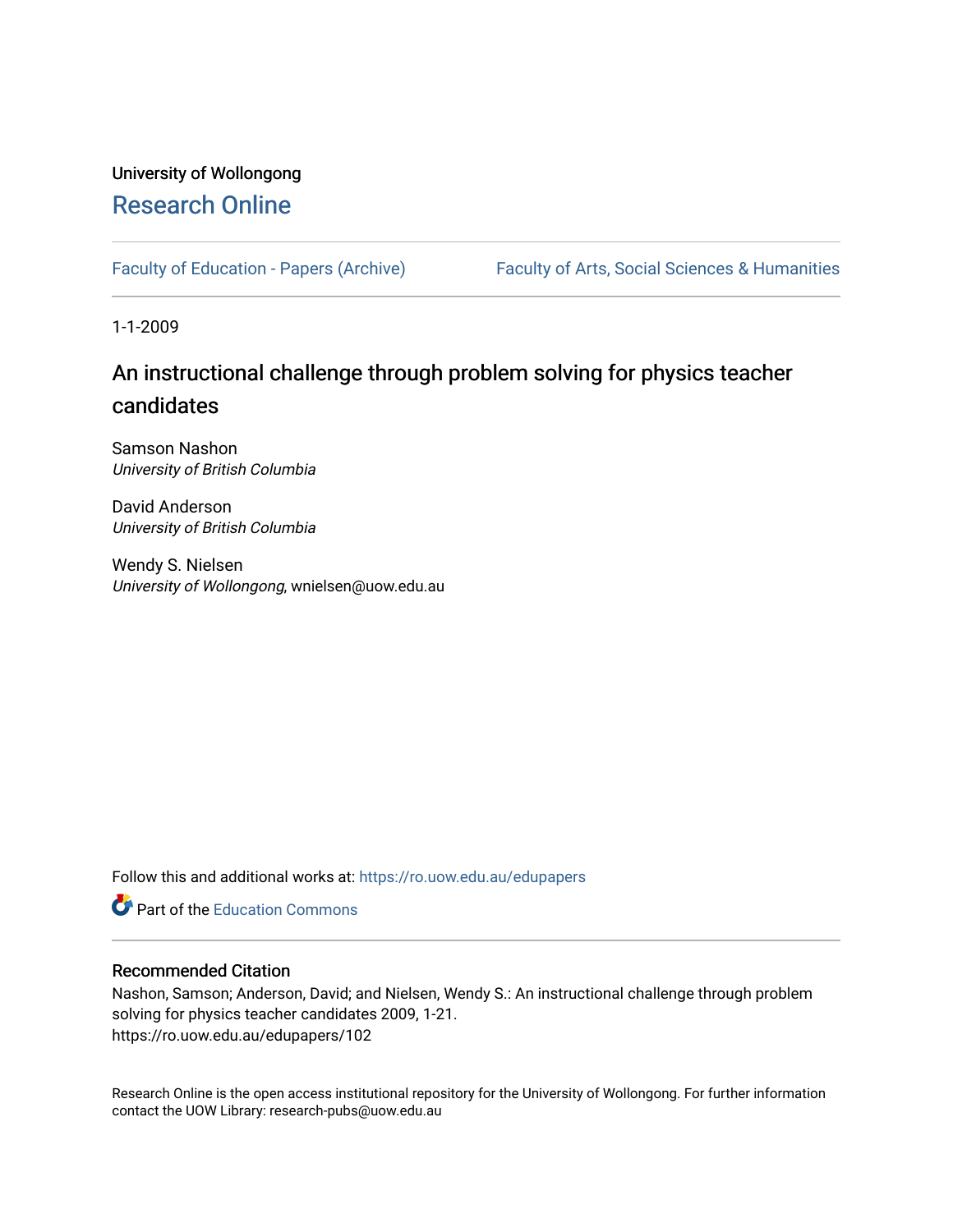

# **An instructional challenge through problem solving for physics teacher candidates**

 $\boldsymbol{\mathsf{S}}$ amson Madera NASHON<sup>1</sup>, David ANDERSON<sup>1</sup> and Wendy S. NIELSEN<sup>2</sup>

**1 Department of Curriculum and Pedagogy Faculty of Education University of British Columbia 2125 Main Mall, Vancouver, BC CANADA V6T 1Z4** 

> **Email: samson.nashon@ubc.ca Email: david.anderson@ubc.ca**

**2 Faculty of Education University of Wollongong Wollongong, New South Wales 2522 AUSTRALIA**

**Email: nielsenw@gmail.com**

Received 11 Mar., 2009 Revised 20 Jun., 2009

### **Contents**

- o **[Abstract](#page-1-0)**
- o **[Background](#page-2-0)**
- o **[The Study](#page-7-0)**
- o **[Results](#page-8-0)**
- o **[Discussion](#page-14-0)**
- o **[Conclusion](#page-18-0)**
- o **[Recommendations](#page-18-0)**
- o **[References](#page-19-0)**

### **Abstract**

<span id="page-1-0"></span>The teaching of science, especially at pre-college and teacher education levels has undergone tremendous transformation over the years: from teacher-centred transmission to student-centred approaches rooted in constructivism. Whereas constructivism has been charged with all manner of shortfalls, it still can be of benefit to the way physics instructions are organized and implemented. In this paper, the importance of learners' prior knowledge in understanding physics concepts is discussed. This study comprised a case of two cohorts of physics teacher candidates who had strong content knowledge of physics, but lacked pedagogical knowledge as demonstrated by their struggles to implement appropriate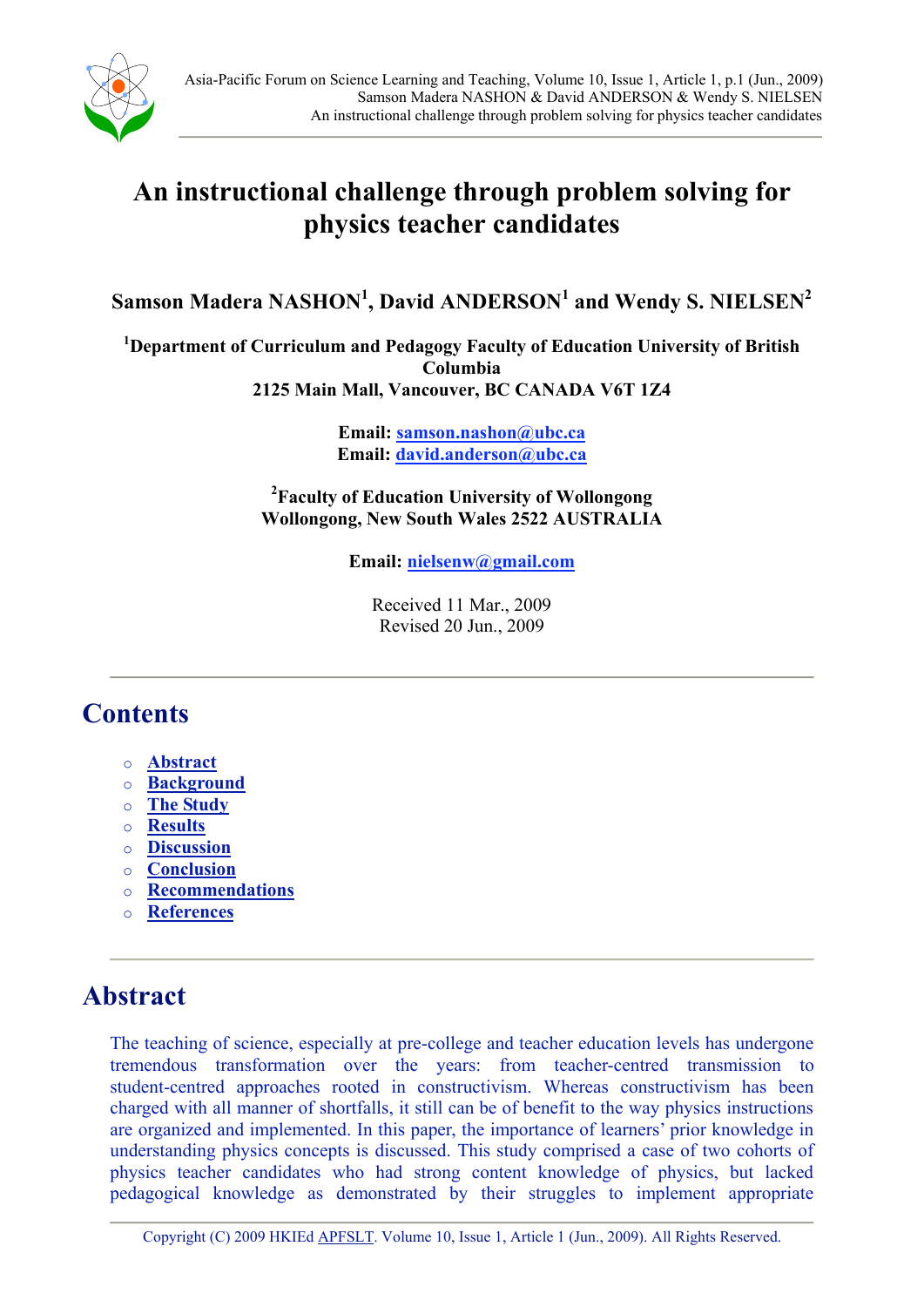

grade-level strategies in physics problem solving tasks (which are amenable to a variety of mathematical tool-choices). The case cohorts we used as exemplars to underscore the importance of learners' prior mathematical knowledge. Further, we focus on implications for pre-service teacher preparation, and the effects mathematical tool-choice can bear on students' conceptions.

**Keywords:** constructivism, physics teacher, problem solving

# **Background**

This paper reports on the analysis of a problem solving discourse involving two cohorts of pre-service physics teachers in a University that recruits people with a minimum of a bachelor's degree in physics or related degree, such as engineering, for a one-year Bachelor of Education degree program. Lately, in the Canadian context, there has been an increase in the number of pre-service physics teachers with bachelor's and even master's level degrees in physics or engineering entering the teacher education program. This is regarded as a good thing since these are some of the previously top science students who had joined other professions because of their excellence in physics. In other words, teacher education programs in Canada are now preparing some of the top academic performers to become teachers.

This background has made it challenging for teacher education programs to critically examine the one-year teacher preparation model, as there is a widely held view that content knowledge equates to pedagogical knowledge. What defenders of this position may not appreciate is that teaching is a discipline that has rules grounded in research and scholarship. Those who join teacher education programs expect to be prepared to teach effectively. Effective teaching in part involves the ability to develop grade-level-appropriate instructional strategies. These strategies vary from one discipline to another. Physics embodies a problem-solving character that uses mathematics knowledge as a tool. But caution needs to be taken at the teacher preparation level to help pre-service teachers link their own content knowledge with pedagogical strategies appropriate for their students. Our pre-service physics teachers are highly qualified individuals who have more than enough content knowledge to teach high school students. However, subject content knowledge does not equate to pedagogical content knowledge (Shulman, 1987) or a teacher's ability to develop effective instructional strategies.

Planning for instruction, including selection of resource materials and instructional strategies is very important for effective teaching. However, one-year teacher preparation programs are short in duration, and hence, run the risk of mechanistic apprenticeship of pre-service teachers. At the University of British Columbia, our teacher candidates spend a short time (38.5 hours) on physics methods out of the 12 months spent in the Teacher Education Program. But to investigate the teacher candidates' ability to develop grade-level-appropriate problem solving strategies, at the end of each physics methods course, we have given our pre-service physics teachers a physics problem to solve as homework. We require them to use as many methods as possible. Our teacher candidates are specifically challenged to generate at least one solution procedure that employs methods the majority of high school (grade 11 and 12) students can easily understand or in which they have some knowledge or experience.

<span id="page-2-0"></span>In this paper, we use one particular problem as an exemplar because of the various approaches it attracted from two cohorts of 11 and 16 pre-service physics teachers in two consecutive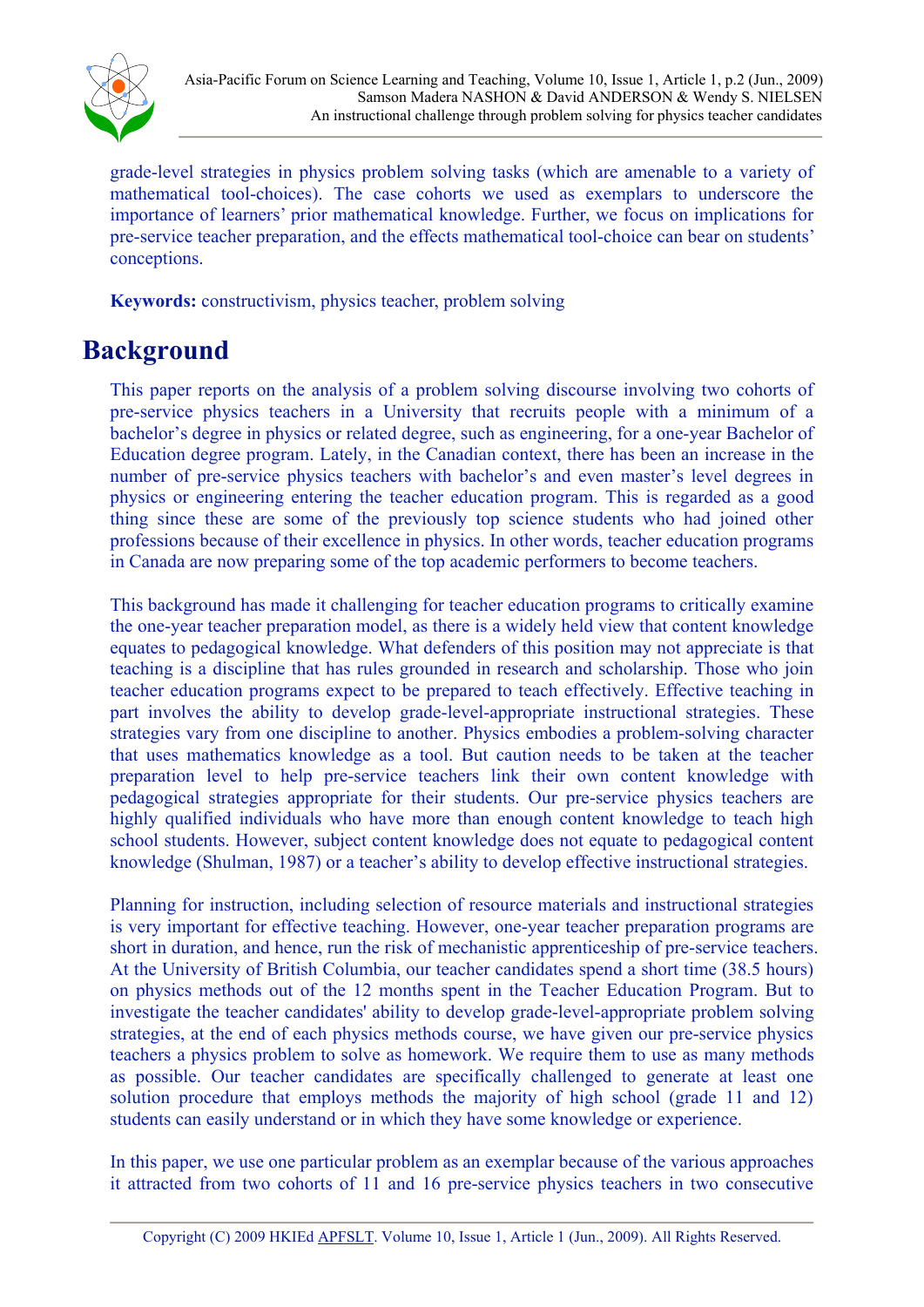

academic years, Y1 and Y2, respectively. Though limited to the two cohorts and this one problem, the investigation is based on our belief that through participation in a classroom discourse, pre-service teachers are provided opportunity for reciprocal learning. Moreover, engaging in this activity assisted teacher candidates' learning through socialization, allowed modeling of pedagogy, and thus elicited the teacher candidates' content knowledge including their mental stock of problem solving methods. Data for the study comes from detailed record keeping of the discussions and the exercises during the two cohorts' physics methods classes.

Group discussion discourse was employed to model what we considered to be an appropriate strategy for instructing mixed ability or diverse classes as well as offering opportunity for the teacher candidates' socialization, which is an important step to instilling into the candidates a sense and appreciation of the power of group learning. As part of our pedagogical approach to this physics methods course, we hoped that group discussion of the various problem solving approaches that were generated amongst our pre-service teachers could be provocative for their thinking about methods that they could use with their future students. Through our pedagogical method, we hope that the majority of students, and not just the few high achievers (gifted), will be "taught". It is not uncommon, for example, to find a particular problem, such as the one used in this investigation, attracting different approaches to its solution from among subject-content-rich persons (e.g., pre-service teachers). The question this raises is whether the strategies employed are appropriate to the level of the students. In particular, given that physics problem solving employs mathematics, the question is whether the mathematics employed to develop solutions is within the grasp of the students, a majority of whom do not have broadly-based background knowledge or are not "gifted". It is now widely acknowledged that building on students' prior knowledge to develop solutions to physics problems can be very fruitful in terms of student learning, thus directing us to attend to how our pre-service physics teacher candidates are socialized to consider and utilize their students' prior knowledge.

#### *Teacher Learning Through Socialization*

According to Zeichner and Gore (1990), teacher socialization is the process whereby an individual becomes a participating member of the society of teachers. As applied to this paper, teacher candidate socialization involves being a participating member of a learning group. What this means is that in belonging to the group one participates in all activities of the group including learning from other group members and through a process of reciprocal teaching (Palincsar & Brown, 1984). What is learned in such a setting can profoundly influence any future actions in activities similar to what was experienced in the group.

In other words, socialization in this paper is seen as a construction process whereby attitudes, beliefs and ways of doing things are influenced during group discussion, hence our view that we were enhancing group learning through a socialization process. An earlier study investigating teacher candidates' perceptions of the status of Physics 12 revealed that such a construction process occurred when they were high school students (Nashon & Nielsen, 2007). Teacher candidates' perspectives were in large part shaped by the experiences they had while in high school or during their undergraduate programs. Right from their experience as elementary, high school or university students the teacher candidates were immersed in the culture of teaching and learning (Lortie, 1975).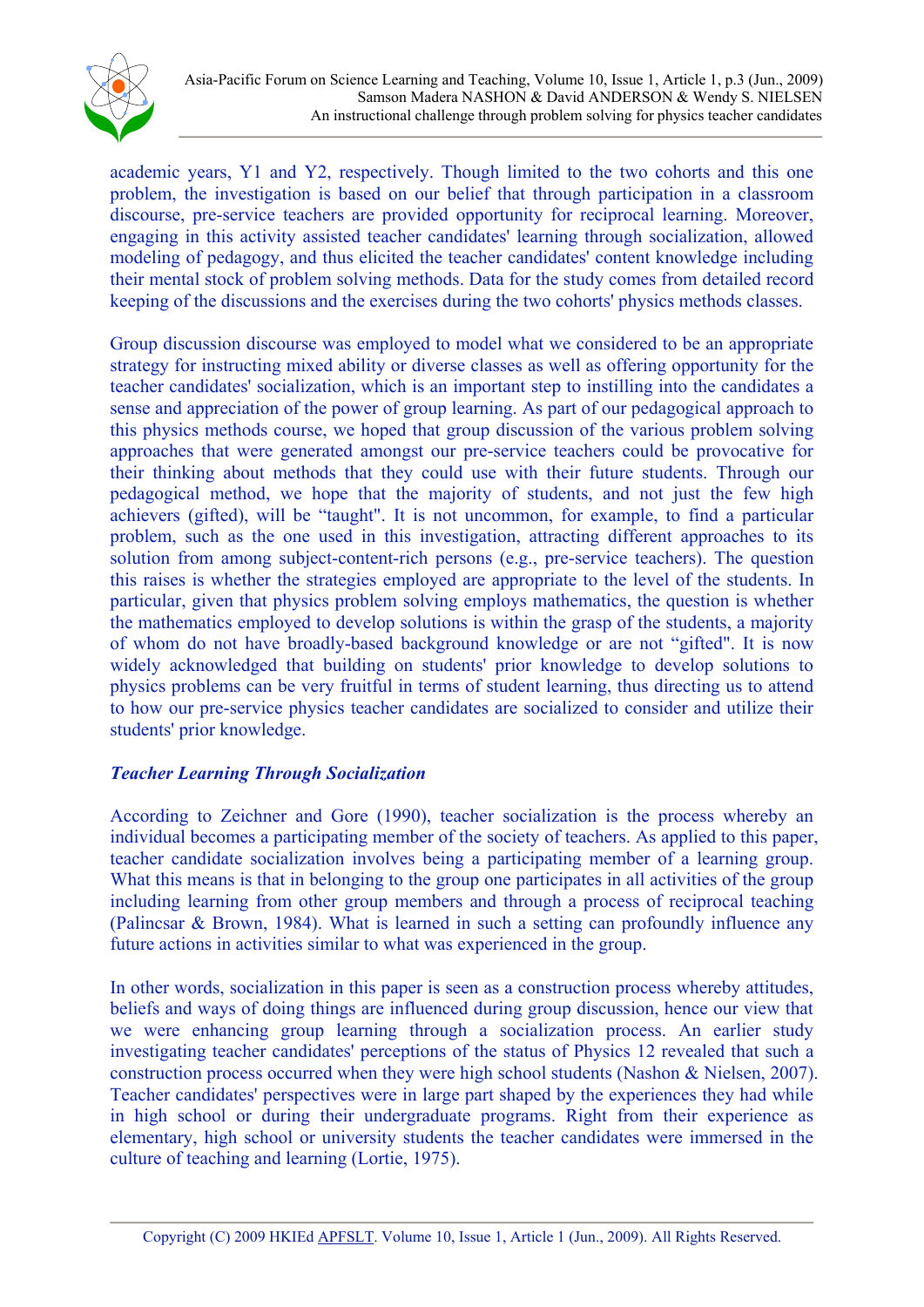

Brousseau, Book and Byers (1989) see the effects of a "teaching culture" in shaping a teacher's education beliefs as spanning school contexts. In their study of teachers, Brousseau et al. conclude that the number of years that a teacher has worked in this capacity significantly affected or influenced their beliefs on teaching. At the beginning of a careert then, it is important to help teacher candidates gain an awareness of their own beliefs about teachers alongside development of appropriate pedagogical models for use in teaching. In our view, effective pedagogy in teacher education also involves modeling learning through socialization mechanisms such as working in groups.

We do not hesitate to add that the teaching experience modeled for the teacher candidates is likely to have profound influence on their future instructional practice. Teaching culture is conveyed and experienced differently by teacher candidates as they attend classrooms with so many instructors, and this varies to some extent depending on the subject area (Burden, 1990). In the same vein, Behar-Horestein, Pajares and George (1996) consider teaching beliefs as affecting students' learning behaviour. With this background, it can be argued that instructional models used in teacher education programs are likely to influence the teacher candidates' teaching behaviour when they become teachers, and this behaviour is further influenced by their own prior knowledge.

### *The Role of Prior Knowledge*

Development of grade-level-appropriate problem solving strategies or approaches as much as is feasibly possible should, among other things, draw from students' prior knowledge. As Kelly (1955) has said: "All thinking is based, in part, on prior convictions. A complete philosophical or scientific system attempts to make all... [this] prior knowledge explicit" (p.6). What Kelly seems to be suggesting is that prior knowledge plays a prominent role in human attempts to interpret experience. Further, understanding new concepts involves the reconstruction of incoming information in terms of prior knowledge held by the individual, and prior knowledge can be replaced or reconstructed. In the same vein, Novak and Gowin (1984) echo this view by describing the distinction between meaningful and rote learning:

To learn meaningfully, individuals must choose to relate new knowledge to relevant concepts and propositions they already know. In rote learning... new knowledge may be acquired simply by verbatim memorization and arbitrarily incorporated into a person's knowledge structure without interacting with what is already there (p. 7).

Consistent with the above citation, Bodner (1986) quotes Ausubel on prior knowledge: "If I had to reduce all of educational psychology to just one principle I would say this: The most important single factor influencing learning is what the learner already knows" (Bodner, p. 877).

We see a trend of scholars and researchers all trying to underscore the role that students' prior knowledge plays in learning. Already this paper underscores this condition of learning. Ausubel (1968) delineates meaningful learning from the rest saying: "It is apparent... that insofar as meaningful learning outcomes in the classroom are concerned, the learners' cognitive structures constitute the most crucial and variable determinants of potential meaningfulness" (p. 40). This way of acquiring knowledge is what has come to be known as constructivism. Theories that guide this method of learning subscribe to the view that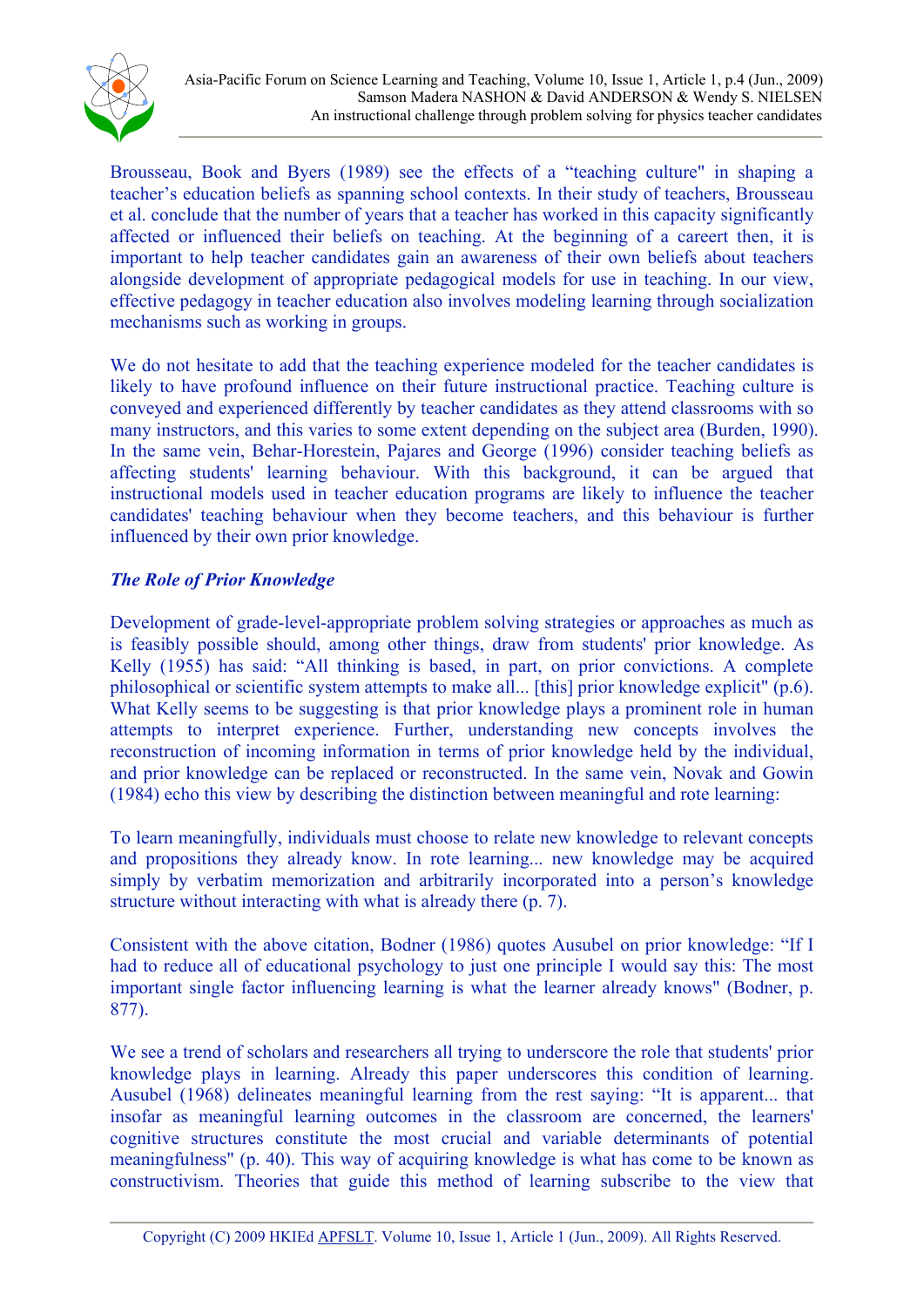

knowledge is constructed and not just merely added. Hodson (1998) sheds more light on what constructivist theories of learning are all about. Learning is about the process of eliciting, clarifying and constructing new ideas, all of which take place in the mind of the learner. It seems therefore in the interest of good pedagogy to elicit students' prior knowledge, which very likely will influence the understanding or meanings accorded to new concepts or experiences (Ausubel, 1963, 1968; Bodner, 1986, Kelly, 1955; Novak & Gowin, 1984).

The power of prior knowledge in influencing conceptual understanding or practice has been underscored in contemporary research and literature in science education. We have even seen this evidently reflected in successful analogies - those that employ the use of 'knowns' to explain 'unknowns' (Nashon, 2000, 2001, 2004a, 2004b). The process of building on prior knowledge involves a reconstruction of the already possessed knowledge systems (accommodation), where the existing knowledge is inadequate to explain new encounters/phenomena or filling gaps (assimilation) within the existing knowledge systems (Posner, Strike, Hewson, & Gertzog, 1982). This creates a cognitive conflict where the learner is challenged to fit the incoming information into the existing knowledge (Gunstone, 1992). But the question remains whether all students' prior knowledge is "acceptable" to the scientific cannons of physics. Some 'knowledge' could be counter-physics, or even, "un-physics."

It seems to make good pedagogical sense for the physics instructor to identify counter physics ideas and target them by providing experiences in which such "un-physics" ideas get challenged. In fact, according to Hodson (1998), "Secure conceptual understanding is the 'trigger" for changing the language and for making progress towards more sophisticated understanding" (p. 24). Thus, in the current paper, apart from illuminating the challenges pre-service teachers confront in developing grade-level-appropriate problem solving strategies, which is a skill we believe must be deliberately taught and exemplified, we aimed to reiterate the importance of prior knowledge in learning. And given the fact that mathematics is a tool of physics (Von Weizsacker & Juilfs, 1957), there is strong evidence to suggest that physics instructors should utilize students' relevant prior knowledge in explaining solutions to intended physics problem solving tasks. This requires a great deal of preparation and thinking, which is consistent with developing teachers' pedagogical content knowledge [PCK] through their professional training and practice.

Through the process of becoming qualified teachers, the problem solving strategies modeled in this study would then be part of the teachers' PCK (Shulman, 1986), including their understandings of the connections between physics and mathematics. In a recently concluded study about the status of Physics 12 in British Columbia, the physics teacher and teaching styles were prominently mentioned as impacting students' decisions about Physics 12 (Nashon, 2005). In the same vein Blanton (2003) and Kumagai (1998) indicated that quite often science teachers conform to instructional models they were exposed to as high school students. In retrospect, this, in part, constitutes the kind of pedagogical knowledge that is constructed or modeled in the context of teacher candidates' problem solving tasks that could shape their view of the nature of problem solving in physics.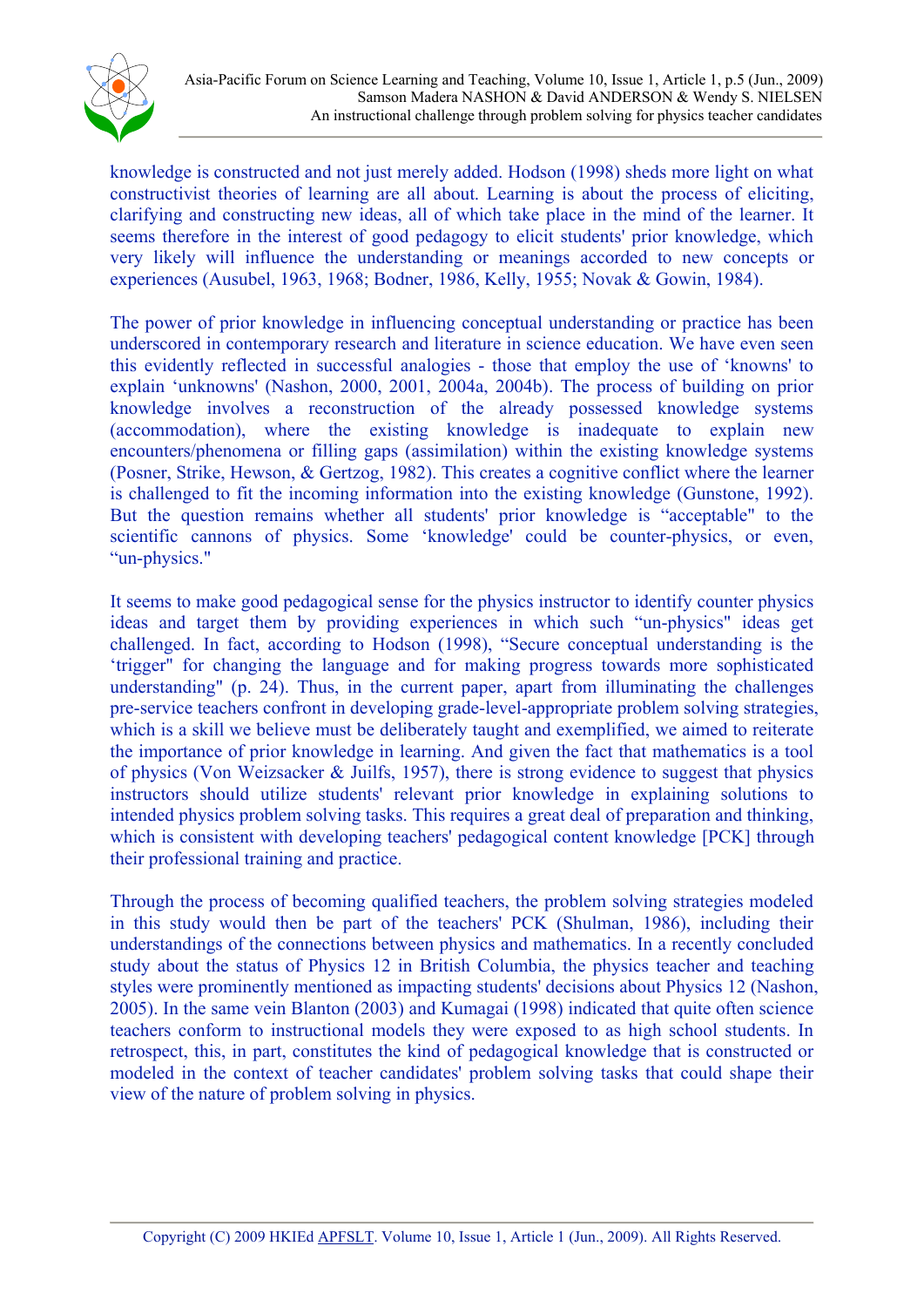

#### *Connection Between Mathematics and Physics*

According to Weizsacker and Juilfs (1957), "The tool of conceptual thought in physics is mathematics, for physics treats the relations measured, which is numerically determined, magnitudes" (p. 11). The connection between mathematics and science (physics included), is further expressed by Kline (1980): "Science must seek mathematical description rather than physical explanation. Moreover, the basic principles must be derived from experiments and induction experiments" (p.51). This is the principle on which Newton and Galileo operated, and in which contemporary thought in physics still resides. The importance of mathematics in physics classes is evident and is perceived so by instructors of physics. Curriculum materials portray a similar image: it is virtually inconceivable to have a page in a physics textbook ending without a single equation or other form of mathematical expression.

In some cases physics is synonymous with mathematics. In short, mathematics is important as far as physics is concerned, but with due respect to other forms of knowledge domains. But, as far as physics is concerned, mathematics constitutes a large portion of its language. What is troubling though, is the fact that some instructors of physics seem to recognize this importance and yet never make deliberate effort to sharpen their physics students' mathematical knowledge needed for the moment - a moment when the mathematical knowledge appropriate to the teaching of the intended physics concept is required.

Arguments exist about whether or not physics can be taught without the use of mathematics (e.g. Tao, 2001). Nonetheless, it is almost impossible to imagine complete physics knowledge without its quantitative aspects (Nashon, 2006). In other words, it appears almost a given fact that the physics knowledge domain is constructed through both qualitative (involving observation and description) and quantitative (involving measurements and calculations) methods.

The current investigation centred on quantitative methods of problem solving, since these employ mathematics as a tool for use in the process of physics knowledge construction. The challenge is how to teach high school students, many of whom may not be as proficient at using this tool of physics as we would want to assume (Basson, 2002; Nashon, 2005, 2006).

Many problem solving tasks in physics are characterized by the use of equations and other forms of formulae. In our view, students coming to physics classes where instructions utilize knowledge of equations they already know experience minimum obscurity of the intended physics concepts by the mathematics. Conversely, if too much new information is to be learned concurrently or over too short a period of time, students may experience cognitive overload. Of course, we might partly appreciate this, in a metacognitive sense (Gunstone, 1992; Nashon & Anderson, 2004), as we consider fundamental issues such as those underscored by Sherin (2001):

What does it mean to understand an equation? The use of formal expressions in physics is not first, a matter of rigorous and routinised applications of principles, followed by the formal manipulations to obtain an answer. Rather, successful students learn to understand what equations say in a fundamental sense; they have a feel for expressions, and this guides their work (p. 479).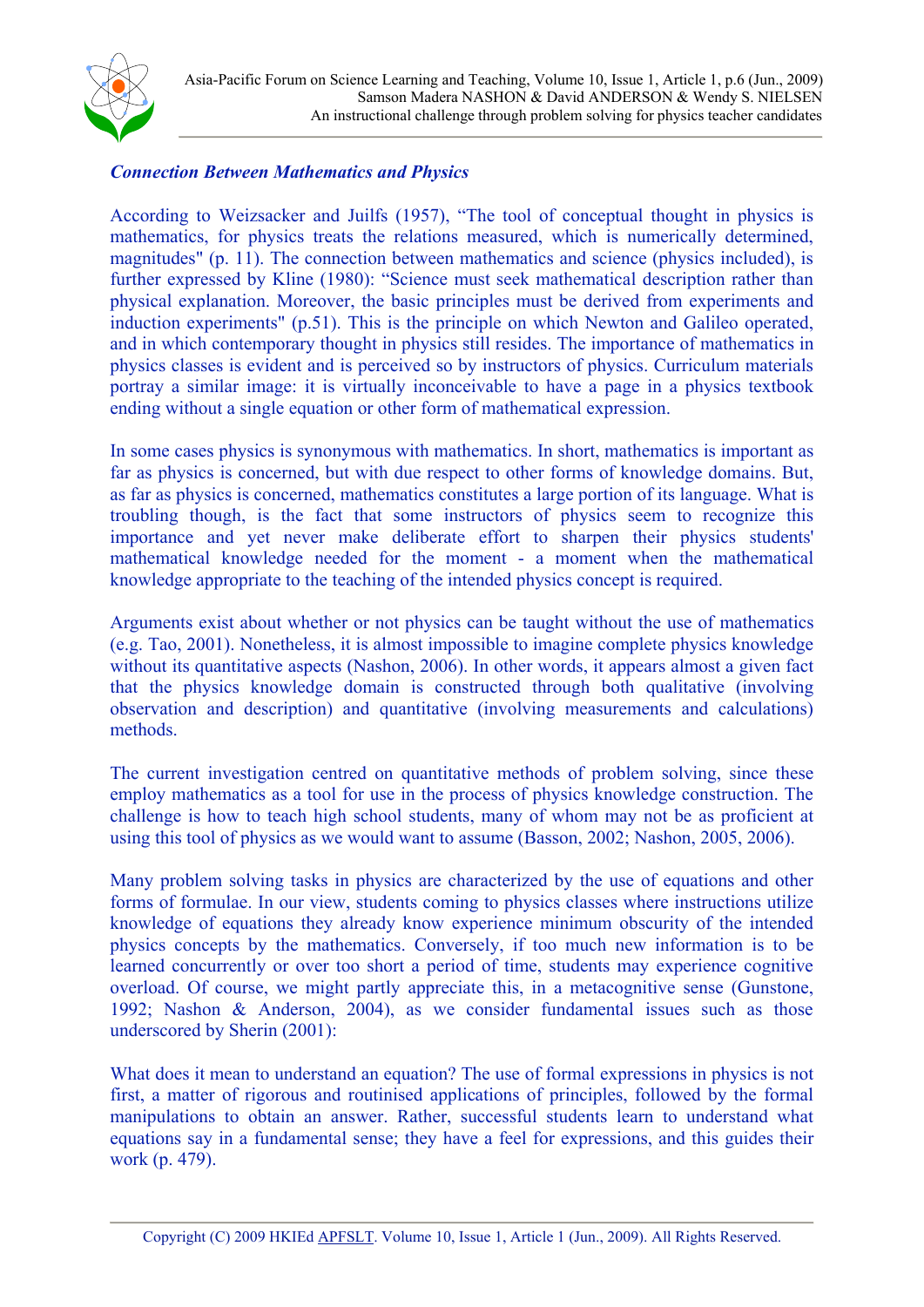

Because the majority of high school students lack a depth of mathematical competency, understanding of physics tends to be obscured by the students' attempt to understand the mathematics, which is used to develop the logical arguments that bring about understanding of the intended physics concept(s), which Ausubel (1963, 1968) describes as meaningful leaning. The lack of mathematical competency could lead to an over-emphasis on qualitative methods by physics teachers. But, such an approach would necessarily be limited in scope, since certain aspects of physics explanations are rooted in and explicated through the mathematics knowledge domain (Nashon, 2006). It is for this reason that the current paper reports on an investigation aimed at determining pre-service teachers' ability to appropriately employ problem solving methods that utilize mathematical tools that are suitable to the grade level of students they are teaching.

There is a question as to whether physics instructors discern what prior mathematics knowledge their physics students possess so as to apply it to the intended physics concept. This paper underscores the idea of sensitizing pre-service physics teachers during their initial teacher preparation as to the need to always build on students' prior knowledge. Therefore, as an attempt to underscore the importance of this aspect of pedagogy, in the current investigation, we used a problem solving task that drew from the kinds of knowledge that the majority of high school students already possess, and which is open to a variety of problem solving approaches. Through this pedagogical approach, we examined our pre-service teachers' ability to use mathematically modeled strategies that were appropriate and relevant to grade 11 and 12 physics teaching. The intention was to sensitize the pre-service physics teachers to the fact that, although all possible approaches could lead to the same answer, some high school students may not understand all of the approaches. Hence the questions for the current study: What problem solving strategies does a physics problem challenge elicit from teacher candidates with content-rich physics backgrounds? Which of the strategies are appropriate to grade 11/12 levels and employ grade-level-appropriate mathematics? What pedagogical implications does this experience offer?

# **The Study**

The study examined a case of two cohorts of pre-service physics teachers from two consecutive academic years in the teacher education program at the University of British Columbia. Each cohort was assigned the same particular problem solving task, that we saw as amenable to a variety of problem solving approaches, with the expectation that the teacher candidates would generate as many approaches as possible, including at least one that drew from mathematics knowledge familiar to the majority of grade 11 and 12 students.

<span id="page-7-0"></span>Firstly, the pre-service physics teachers solved the problems individually. Then, they were asked to note similarities and differences as they shared their solutions in groups of three or four. Each group compiled successful problem solving approaches as developed by individual members, which were then presented on overhead transparency sheets to the rest of the class for discussion. The challenge our teacher candidates faced was to generate several problem solving approaches, at least one of which would utilize mathematics knowledge that would be familiar to the majority of grade 11 and 12 high school students. In other words, the problem solving approaches should be derived, as much as possible, from the mathematics knowledge and skills possessed by or familiar to students in grades 11 and 12.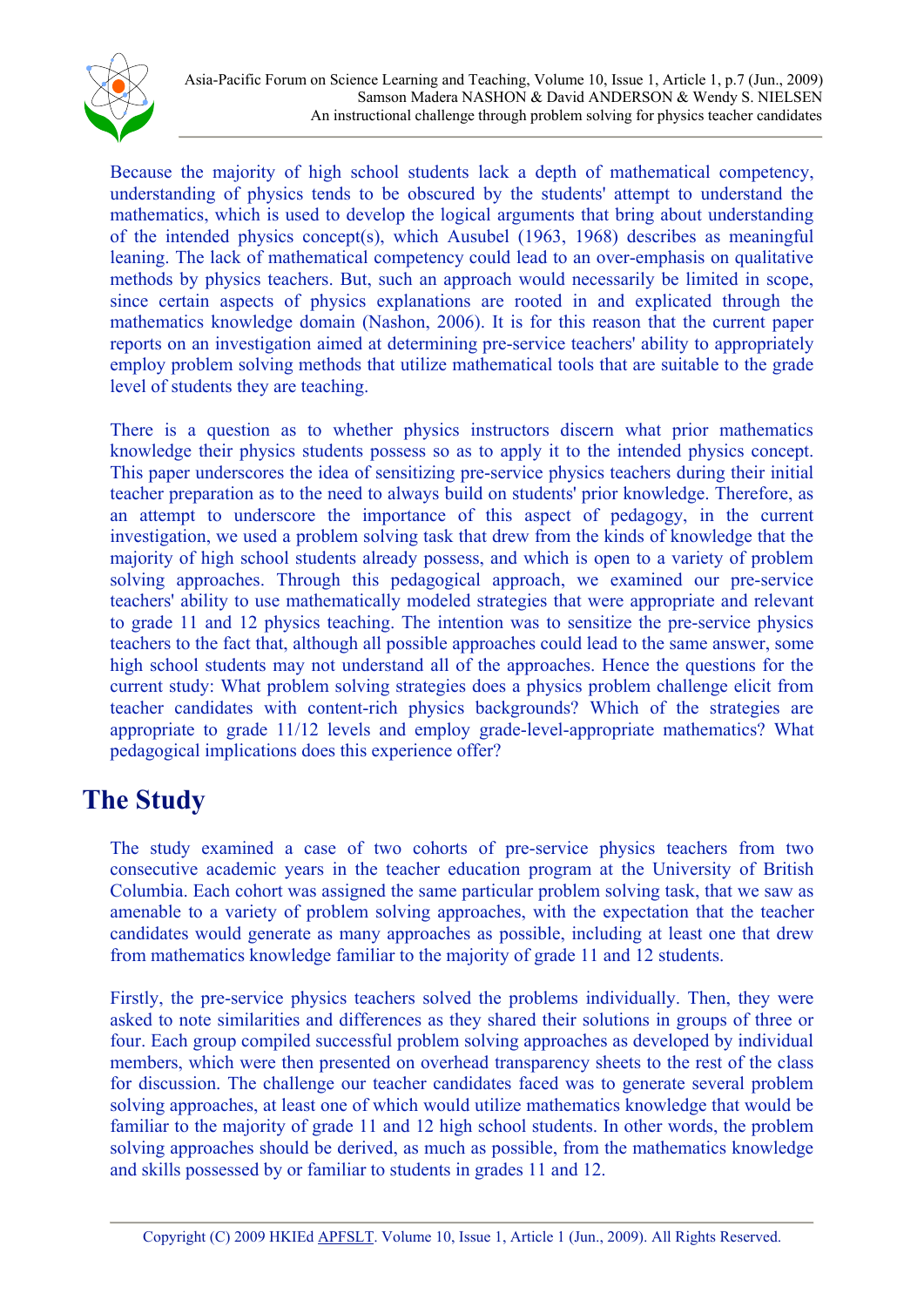

We chose the problem for this assignment based on how challenging and amenable it was to different problem solving approaches. We saw possible solution pathways that ranged from the use of the more advanced to less advanced mathematics knowledge and skills, which in turn was used as a way to evoke and elicit a variety of methodological schema among our pre-service physics teachers. Thus, we used a problem of a slightly more advanced level than is normally found in high school physics in order to provide enough challenge for our teacher candidates, and at the same time generate the level of discussion that illustrated our intended message: teachers need to be sensitive to students' prior knowledge levels. Our teacher candidates recorded their problem solving approaches on transparencies, which along with discussion transcripts, were subsequently used for our in-depth analysis. In this paper, we categorized the solution approaches according to a schema that represented the physics and mathematical knowledge found in each problem solving approach.

### *The problem*

A rigid rod that has length L connects two objects, A and B. The objects slide along perpendicular guide rails as shown in Figure 1 below.



#### *Figure 1. The physics problem*



### **Results**

<span id="page-8-0"></span>There were 11 physics teacher candidates from Year One  $(Y_1)$  and 16 from Year Two  $(Y_2)$ who participated in the study. A total of nine different problem solving strategies or approaches were discerned from the problem solutions that individuals had shared within their groups and then presented to class - with each of the methods leading to the same correct answer (Solution Approaches are detailed in Table 1). Through our analysis, these solutions revealed the advanced nature of mathematical content knowledge possessed by our teacher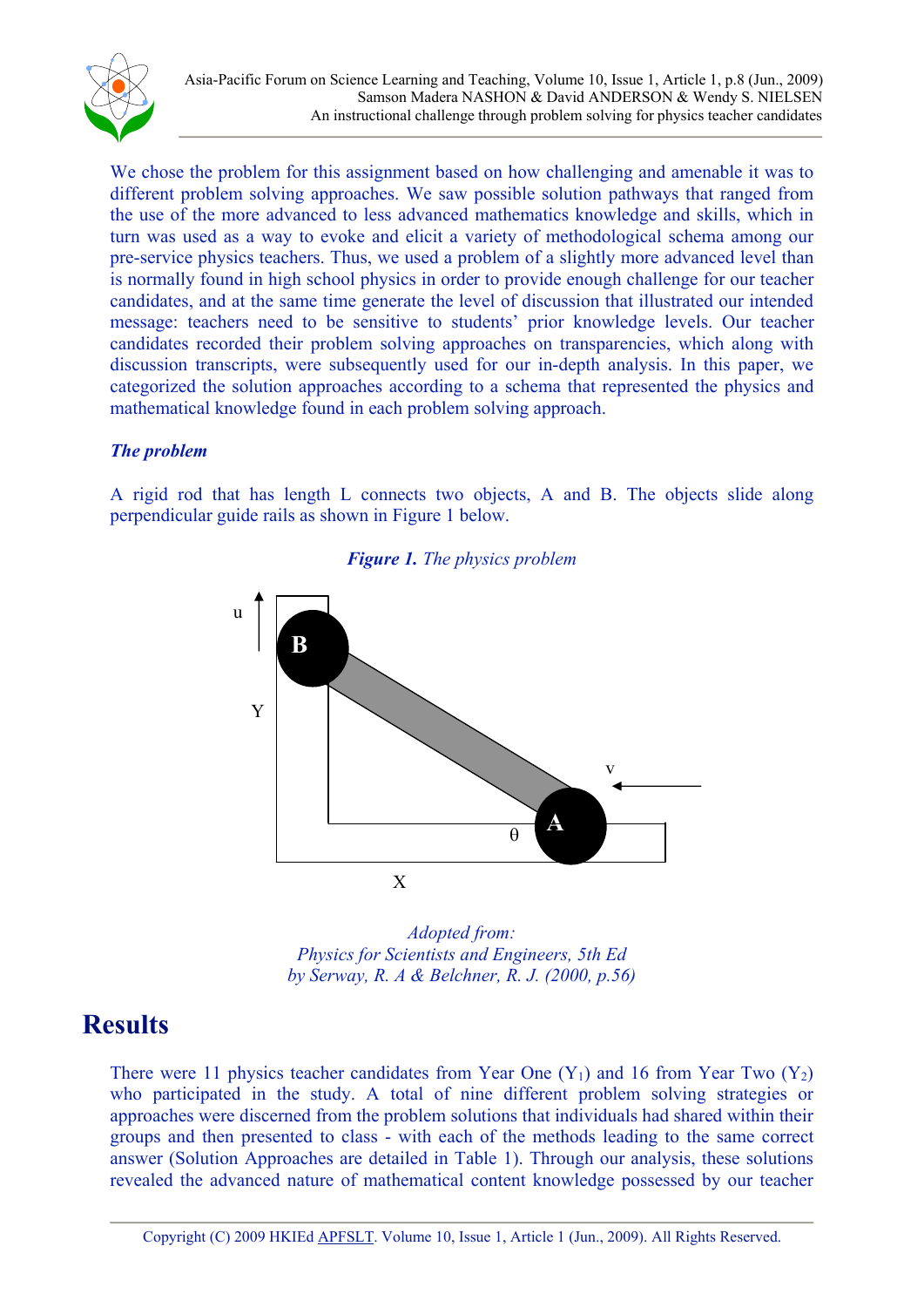

candidates. Although the data is insufficient to make a claim about their physics content knowledge, the fact that all of them succeeded at solving the problem is an indication of their capabilities in both physics and mathematics content knowledge. Given that the task was aimed at eliciting the teacher candidates' pedagogical content knowledge, the data indicate that most of them used problem solving strategies that were beyond grade 11 and 12 levels. The sharing of individual solutions in groups enabled recognition of similarities and differences in the generated problem solving approaches and offered an opportunity for collective knowledge building. Further, this served our purpose within this physics methods course, as it was consistent with our modeling of pedagogy appropriate for physics problem solving with our physics pre-service teachers.

An important aspect of pedagogical content knowledge is the teacher's ability to become aware of and elicit students' prior knowledge, which is a key influence on an individual's understanding of new experiences. In the same vein, the teacher candidates' prior knowledge was evoked by the problem solving task in the current study. The various approaches that were presented indicated prior knowledge that these highly qualified individuals brought to the problem solving task in their physics methods course. Further, through their own analysis of the problem solving approaches used by their colleagues, a discussion was engendered about the approaches and their suitability or unsuitability with the intended grade levels of physics students.

All of our teacher candidates arrived at the correct answer using their various problem solving approaches. It is notable that only two of the approaches generated by our teacher candidates were at an appropriate grade-level for high school students. Both of the approaches were non-calculus (NC) solutions and were generated by teacher candidates from the  $Y_1$  group: there were no NC solutions generated from the  $Y_2$  cohort. A total of seven problem solving approaches used calculus (C). This seems to confirm the view that our teacher candidates relied primarily on their own physics knowledge and did not attend to that of their high school students. It was their own conceptions of physics knowledge that the teacher candidates brought to the problem solving task that influenced their perception of the teaching task. While the non-calculus approaches utilized mathematics knowledge that can reasonably be considered familiar to the majority of grade 11 and 12 students and would most likely have been covered in previous mathematics classes. This points rather strongly to the need to consider grade-level and developmentally appropriate strategies in instructional planning, in a way, "thinking down" to a high school level.

As shown in the frequency distribution table (see Table 2), Approach  $C_3$  occurred with the highest frequency. Approach  $C_2$  started with similar facts to  $C_3$  and had the second highest frequency. The differences in all seven calculus strategies/approaches lie in the starting (basic) facts and more so in the subsequent variable reorganization and manipulations. Most of the strategies (both Cs and NCs) begin from the basic facts of trigonometry for resolving the motion of the rod into its vertical and horizontal components, a mathematical skill that is familiar to most grade 11 and 12 physics students. But  $NC_1$  and  $NC_2$ , though challenging in terms of mental "visualization," include ideas or facts from prior mathematics experience, and it can be inferred that the mathematics and physics concepts are interwoven for the pre-service teachers who used these approaches, a sophistication of thinking that is relatively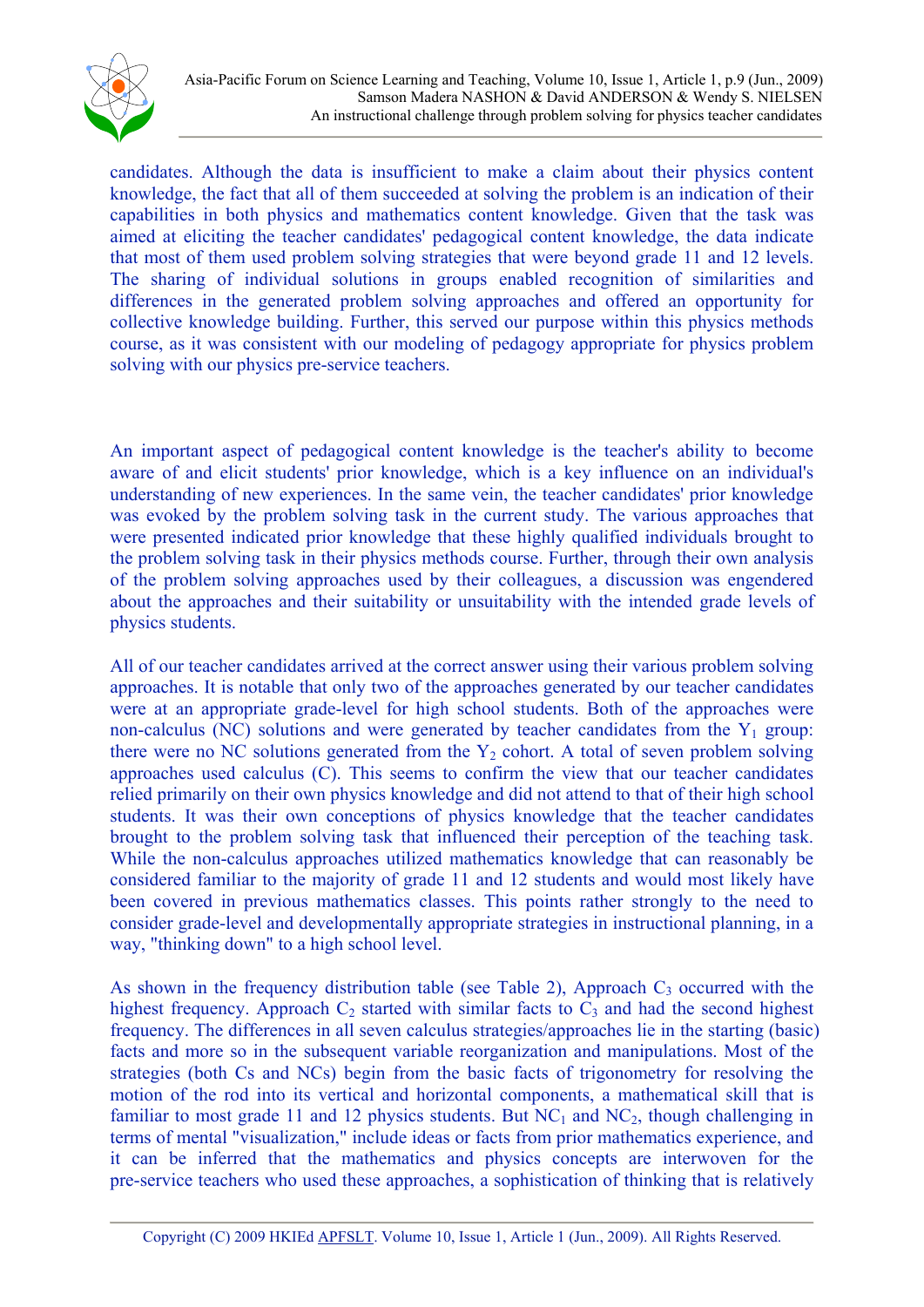

uncommon among high school students. The rest of the reasoning is actually qualitative physics. For example, realizing that the rod is not moving in the direction along its length, and realizing that a component of u, ucos $\theta$ , is equal to a component of v, vsin $\theta$  constitutes prior physics knowledge. Apparently, approaches  $NC_1$  and  $NC_2$  are different only in their sketched diagrams (see Table 1), but the concept seems to be the same, since they both utilize the trigonometric relationship that equates ucos $\theta$  and vsin $\theta$ .

Approach NC1 appears to have less "noise" than  $NC_2$ , which in this paper means that irrelevant information or steps are included in  $NC<sub>2</sub>$  that have a potential to interfere with a student's understanding of the concept(s) being verified or explained/illustrated (Johnstone & Wham, 1982). However, the noise in  $NC_2$  reveals more useful physics than what is conveyed in the calculus strategies  $(C_1$  through  $C_7$ ). The amount of detail in NC<sub>2</sub> could be considered useful physics, arguably adding to the students' physics content knowledge

An interesting observation was made among the majority of our participating teacher candidates. Most of them attempted unsuccessfully to use "the sum of the square of the sides of a right angled triangle" as a starting fact in their solution approaches. Many got into difficulties when attempting to factor out L and introduce u and v into the equations. Only one member of the  $Y_1$  cohort and five members of the  $Y_2$  cohort succeeded in utilizing this idea (labeled solution approach  $C_4$ ) by injecting the idea of limits and more calculus.  $C_4$  is an approach that could be considered to contain more 'mathematics noise' than other solutions. In other words, it contained unnecessary mathematical detail that could easily obscure understanding of the intended physics concept. Of course there is nothing wrong with utilizing this approach as long as the students possess the relevant mathematical background knowledge to understand the physics content.

The problem used in this study drew particular attention to mathematical knowledge that could be useful in solving the problem. Further, it enabled our teacher candidates to consider the nature of messages conveyed in the physics being taught in high school classrooms. Any knowledge of mathematics demanded or utilized by the teachers in physics problem solving tasks determines the physics understanding students can gain from such tasks. In other words, it is not the calculus that we are calling into question, but rather, the mismatch between physics problem solving approaches and the students' prior mathematical skills and knowledge as practised or experienced in earlier grade-level courses. The gap between teachers' understanding and students' prior knowledge is an important intersection for student learning. Using mathematical knowledge that students already have most probably will minimize cognitive noise (such as was seen in solution approaches such as  $NC_2$  and  $C_4$ ) that could obscure the physics messages intended through the problem solving activities. Coming full circle, this is consistent with the principle of attending to students' prior knowledge as a basis for meaningful learning (Ausubel, 1963).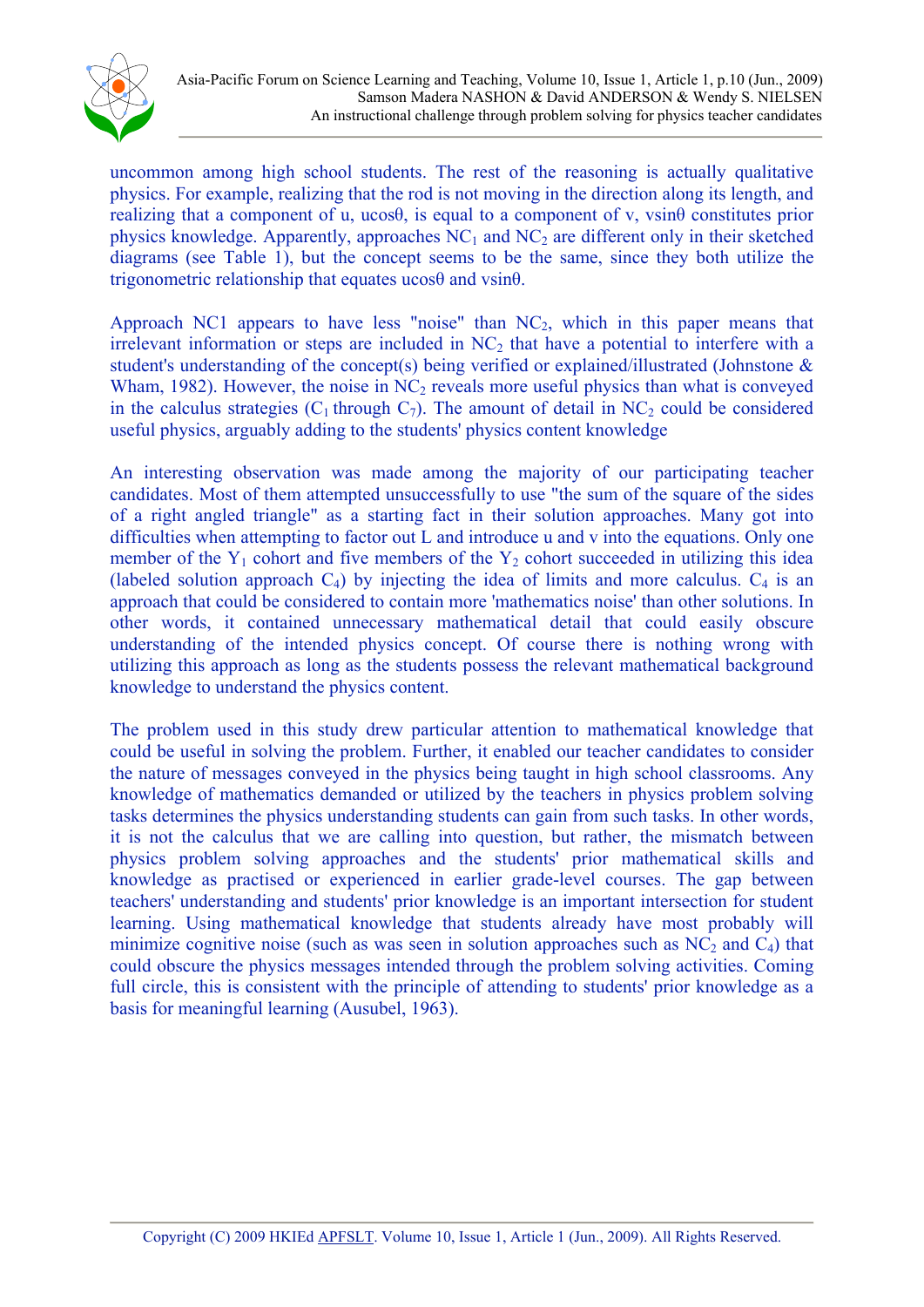

#### *Table 1. Solution Approaches*

**C2**

### **C1**

$$
\sin \theta = \frac{Y}{L}; \cos \theta = \frac{X}{L}
$$
  

$$
v = \frac{dx}{dt} = L \frac{d}{dt} (\cos \theta) = -L \sin \theta \frac{d\theta}{dt}
$$
  

$$
u = \frac{dy}{dt} = L \frac{d}{dt} (\sin \theta) = L \cos \theta \frac{d\theta}{dt}
$$
  

$$
\frac{v}{u} = \frac{-\sin \theta \cdot \frac{d\theta}{dt}}{\cos \theta \cdot \frac{d\theta}{dt}}
$$
  

$$
v \cos \theta = -u \sin \theta
$$
  

$$
u = \sin \theta \cdot \frac{-v \cos \theta}{\sin \theta}
$$
  

$$
u = -0.577v
$$

$$
C_3
$$

Y



$$
x = L \cos \theta
$$
  
\n
$$
y = L \sin \theta
$$
  
\n
$$
u = \frac{dy}{dt} = \frac{dy}{d\theta} \cdot \frac{d\theta}{dx} \cdot \frac{dx}{dt}
$$
  
\n
$$
= L \cos \theta \cdot \frac{1}{-L \sin \theta} \cdot \frac{dx}{dt} = \frac{\cos \theta}{-\sin \theta} \cdot \frac{dx}{dt}
$$
  
\n
$$
u = -\cot \theta \cdot \frac{dx}{dt} = -(\cot \theta)v = -0.577v
$$

$$
y = L\sin\theta, x = L\cos\theta
$$
  
\n
$$
v = \frac{dx}{dt} = L\frac{d}{dt}(\cos\theta) = -L\sin\theta \cdot \frac{d\theta}{dt}
$$
  
\n
$$
u = \frac{dy}{dt} = L\frac{d}{dt}(\sin\theta) = L\cos\theta \cdot \frac{d\theta}{dt}
$$
  
\nHence  $\frac{d\theta}{dt} = \frac{-v}{L\sin\theta}$ ;  $\frac{d\theta}{dt} = \frac{u}{L\cos\theta}$   
\nThus,  $\frac{u}{L\cos\theta} = \frac{-v}{L\sin\theta}$   
\n
$$
u = \frac{-v}{L\sin\theta}L\cos\theta
$$
  
\n
$$
= -v\frac{\cos\theta}{\sin\theta} = -v\cot\theta
$$
  
\n
$$
u = -0.577v
$$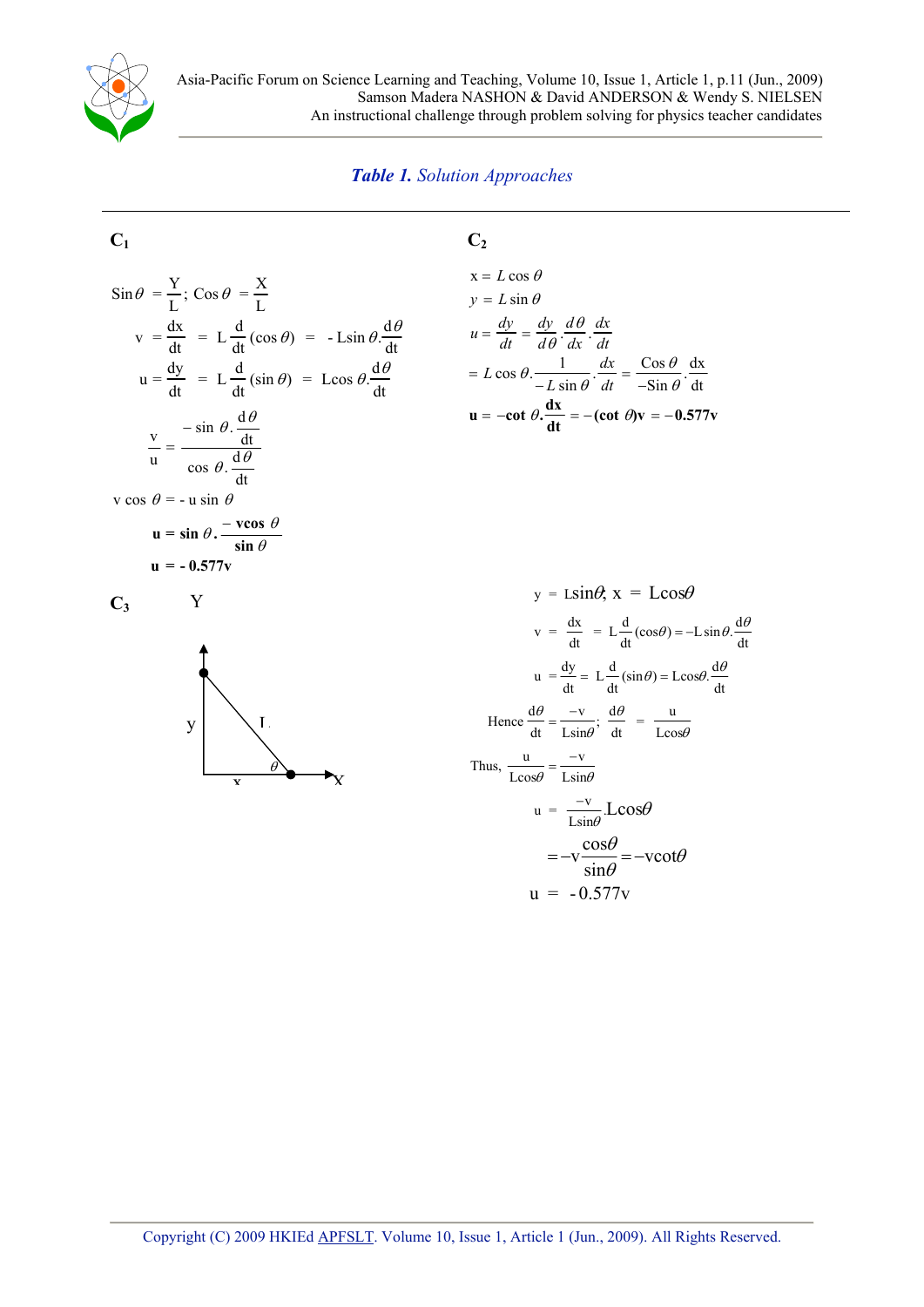



$$
\frac{y}{x} = \tan \theta, y = x \tan \theta
$$
\n
$$
x = \text{Lcos} \theta, y = \text{Lsin} \theta
$$
\n
$$
\frac{dy}{dt} = \frac{d}{dt} (x \tan \theta) = \tan \theta \cdot \frac{d\theta}{dt} + x \frac{d}{dt} (\tan \theta)
$$
\n
$$
= \tan \theta \cdot \frac{dx}{dt} + x \sec^2 \frac{d\theta}{dt}
$$
\nBut  $\frac{d\theta}{dt} = \frac{dx}{dt} \cdot \frac{d\theta}{dx}, \frac{dx}{dt} = v$ \nTherefore  $\frac{d\theta}{dt} = v \frac{d\theta}{dx}, \text{ But } x = \text{Lcos} \theta \text{ and } \frac{dx}{d\theta} = -\text{Lsin} \theta$ \nThus  $\frac{d\theta}{dt} = v \cdot \frac{1}{-\text{Lsin} \theta} = \frac{-v}{\text{Lsin} \theta}$ \nBut  $\frac{dy}{dt} = u = \frac{d}{dt} (x \tan \theta) = x \frac{d(\tan \theta)}{dt} + \tan \theta \frac{dx}{dt}$ \n
$$
= v \tan \theta + x \sec^2 \frac{-v}{\text{Lsin} \theta} = v \tan \theta - \frac{vx \sec^2 \theta}{\text{Lsin} \theta}
$$
\n
$$
= v \tan \theta - \frac{v \sec^2 \theta}{\tan \theta} = v \tan \theta - \frac{v(1 + \tan^2 \theta)}{\tan \theta}
$$
\n
$$
u = v \tan \theta - v \cot \theta - v \tan \theta
$$
\n
$$
u = -v \cot \theta = -v (\cot 60.0^\circ)
$$
\nTherefore,  $u = 0.577v$ 

Therefore, 
$$
\mathbf{u} = -0.577 v
$$

**C6**

 $=\frac{\cos\theta}{-\sin\theta}$ .v = (-cot $\theta$ )v Therefore,  $\mathbf{u} = 0.577\mathbf{v}$  **C7**

$$
x = \text{Loss}\theta, v = \frac{dx}{dt} = L\frac{d}{dt}(\cos\theta)
$$
\n
$$
y = \text{L}\sin\theta, u = \frac{dy}{dt} = L\frac{d}{dt}(\sin\theta)
$$
\n
$$
y = \text{L}\sin\theta, u = \frac{dy}{dt} = L\frac{d}{dt}(\sin\theta)
$$
\n
$$
y = \text{L}\sin\theta, u = \frac{dy}{dt} = L\cos\theta.\frac{d\theta}{dt}
$$
\n
$$
y = \text{L}\sin\theta, u = \frac{dy}{dt} = L\cos\theta.\frac{d\theta}{dt}
$$
\n
$$
y = \text{L}\sin\theta, u = \frac{dy}{dt} = L\cos\theta.\frac{d\theta}{dt}
$$
\n
$$
y = \text{L}\sin\theta, u = \frac{dy}{dt} = L\cos\theta.\frac{d\theta}{dt}
$$
\n
$$
y = \text{L}\sin\theta, u = \frac{dy}{dt} = L\cos\theta.\frac{d\theta}{dt}
$$
\n
$$
y = \text{L}\sin\theta, u = \frac{dy}{dt} = L\cos\theta.\frac{d\theta}{dt}
$$
\n
$$
y = \text{L}\sin\theta, u = \frac{dy}{dt} = L\cos\theta.\frac{d\theta}{dt}
$$
\n
$$
y = \text{L}\sin\theta, u = \frac{dy}{dt} = L\cos\theta.\frac{d\theta}{dt}
$$
\n
$$
y = \text{L}\sin\theta, u = \frac{dy}{dt} = L\cos\theta.\frac{d\theta}{dt}
$$
\n
$$
y = \text{L}\sin\theta, u = \frac{dy}{dt} = L\cos\theta.\frac{d\theta}{dt}
$$
\n
$$
y = \text{L}\sin\theta, u = \frac{dy}{dt} = L\cos\theta.\frac{d\theta}{dt}
$$
\n
$$
v = \text{L}\sin\theta.\frac{d\theta}{dt} = -\cot\theta.\frac{d\theta}{dt}
$$
\n
$$
v = \text{L}\sin\theta.\frac{d\theta}{dt} = -\cot\theta.\frac{d\theta}{dt} = -\cot\theta.\frac{d\theta}{dt} = -\cot\theta.\frac{d\theta}{dt} = -\cot\theta.\frac{d\theta}{dt} = -\cot\theta.\frac{d\theta}{dt} = -\cot\theta.\frac{d\
$$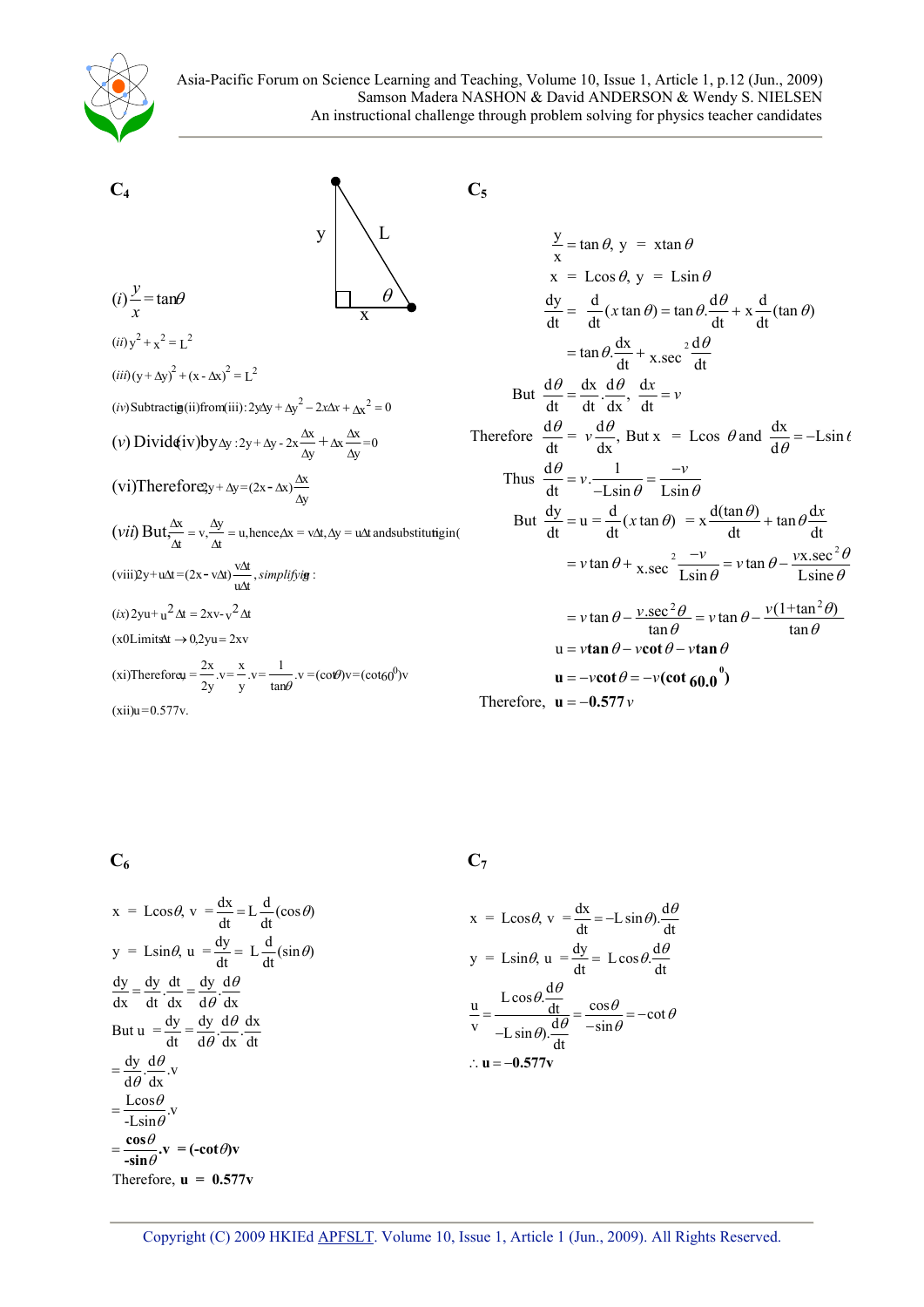

**NC1** 



Since there is no movement in either AB or BA

direction of the rod,

 $ucos (90-*e*)$  +  $vcos e = 0$ 

$$
\begin{aligned} \n\text{u}\sin\theta &= -\text{v}\cos\theta \Rightarrow \mathbf{u} = \frac{-\cos\theta}{\sin\theta}. \mathbf{v} \\ \n\text{but } \theta &= 60^{\circ} \\ \n\mathbf{u} &= \frac{-\cos 60^{\circ}}{\sin 60}. \mathbf{v} = -0.577 \mathbf{v} \n\end{aligned}
$$

$$
u = -0.577v.
$$



**NC2** Because the resultant velocity in either AB or BA direction of the rod is  $= 0$ ,

$$
u\sin\theta + v\cos\theta = 0
$$
  

$$
u\sin\theta = -v\cos\theta
$$
  

$$
u = \frac{-\cos\theta}{\sin\theta} \cdot v = -v\cot\theta = -0.577v
$$

#### *Table 2. Frequency Distribution of Solution Approaches, by Year*

| Approach | $C_1$         | C <sub>2</sub> | $C_3$         | C <sub>4</sub> | $C_5$            | $C_6$        | $C_7$            | NC <sub>1</sub> | NC <sub>2</sub> |
|----------|---------------|----------------|---------------|----------------|------------------|--------------|------------------|-----------------|-----------------|
| $\rm Y1$ |               | 4              | 3             |                | 3                | $\mathbf{0}$ | 3                |                 |                 |
| Y2       |               |                | $\mathcal{L}$ | $\mathcal{L}$  | $\boldsymbol{0}$ | 3            | $\boldsymbol{0}$ | $\bf{0}$        |                 |
| Total    | $\mathfrak b$ | $\mathfrak b$  | 8             | $\mathbf b$    | 3                | 3            | 3                |                 |                 |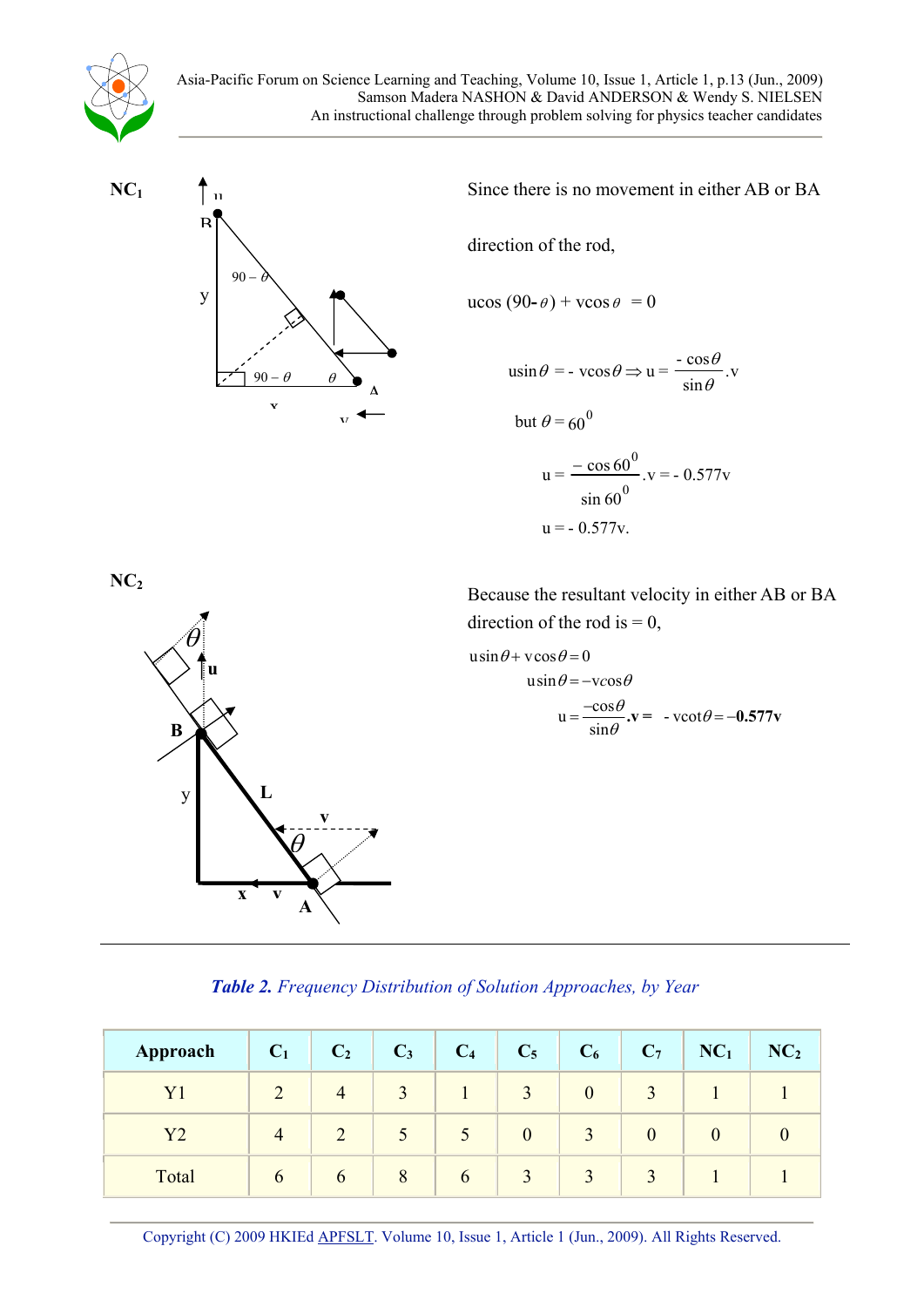

## **Discussion**

Highlighting key points of the group discussion, our analysis raises five issues: 1) the problem attracted nine strategies/approaches (two non- calculus, seven calculus); 2) non-calculus approaches utilized math that could be considered familiar to grades 11 and 12 students; 3) consistent with a constructivist view, our teacher candidates' prior knowledge appeared to have strongly influenced their conformity or lack of conformity with the nature of desired outcome of the task; 4) our teacher candidates' solutions seem to convey the impression that the math and physics concepts imbedded in the problem are interwoven; and, 5) the relevance or irrelevance of mathematical noise in a solution depends on the extent of obscurity or clarity of the intended physics concepts.

Further, it is important that groups be trained to be critical of their own learning or practice. Also, on the one hand, majority of the groups (with calculus solutions) did not reflect on their solutions as they only thought in terms of calculus. On the other hand as a class they learned from different group presentations, including solutions that conformed to the expectation of the problem solving task. The group discussions were the place where this sort of learning could happen.

### *Problem Solving Strategies and Prior Knowledge*

The study's results, though not necessarily applicable to every pre-service physics teacher or to high school physics teachers in general, nonetheless highlight the need to make the match between grade-levels and problem solving strategies a key part of our pre-service physics methods curriculum, and further, the need to underscore the role students' prior mathematics knowledge plays in their understanding of the knowledge intended to be conveyed through physics problem solving tasks. We modeled this pedagogical approach with the assigned problem solving task and provided opportunity for prior pedagogical content knowledge to be elaborated within the group discussions.

Although questions could be raised about whether or not the assigned problem was suitable for a grade 11 or 12 classroom, it nonetheless served the purpose of the investigation, which was to determine the teacher candidates' ability to generate problem solving strategies appropriate to grades 11 and 12. That is, we deliberately chose this problem because of the challenge it offered to our teacher candidates. We wanted to influence our teacher candidates to always endeavour to build upon what their students already know. It was our view and experience that using a grade 11/12 level problem did not provoke the kind of discussion and challenge that was needed to reflect real life experiences. More particularly, content-rich individuals (e.g. physics teachers) quite often tend to underestimate the difficulty their students experience when what is being taught does not relate to what is already known. Moreover, our goal of provoking thought, engagement and offering real challenge would have been undermined by using a problem at a grade 11/12 level of difficulty.

<span id="page-14-0"></span>The problem solving task evoked the teacher candidates' prior mathematics content knowledge and the extent to which they could apply it to solve the problem. In other words, the problem or task helped elicit the teacher candidates' pedagogical content knowledge, which according to Shulman (1986) refers to, "the ways of representing and formulating the subject that makes it comprehensible to others" (p. 9). However, this paper adopts an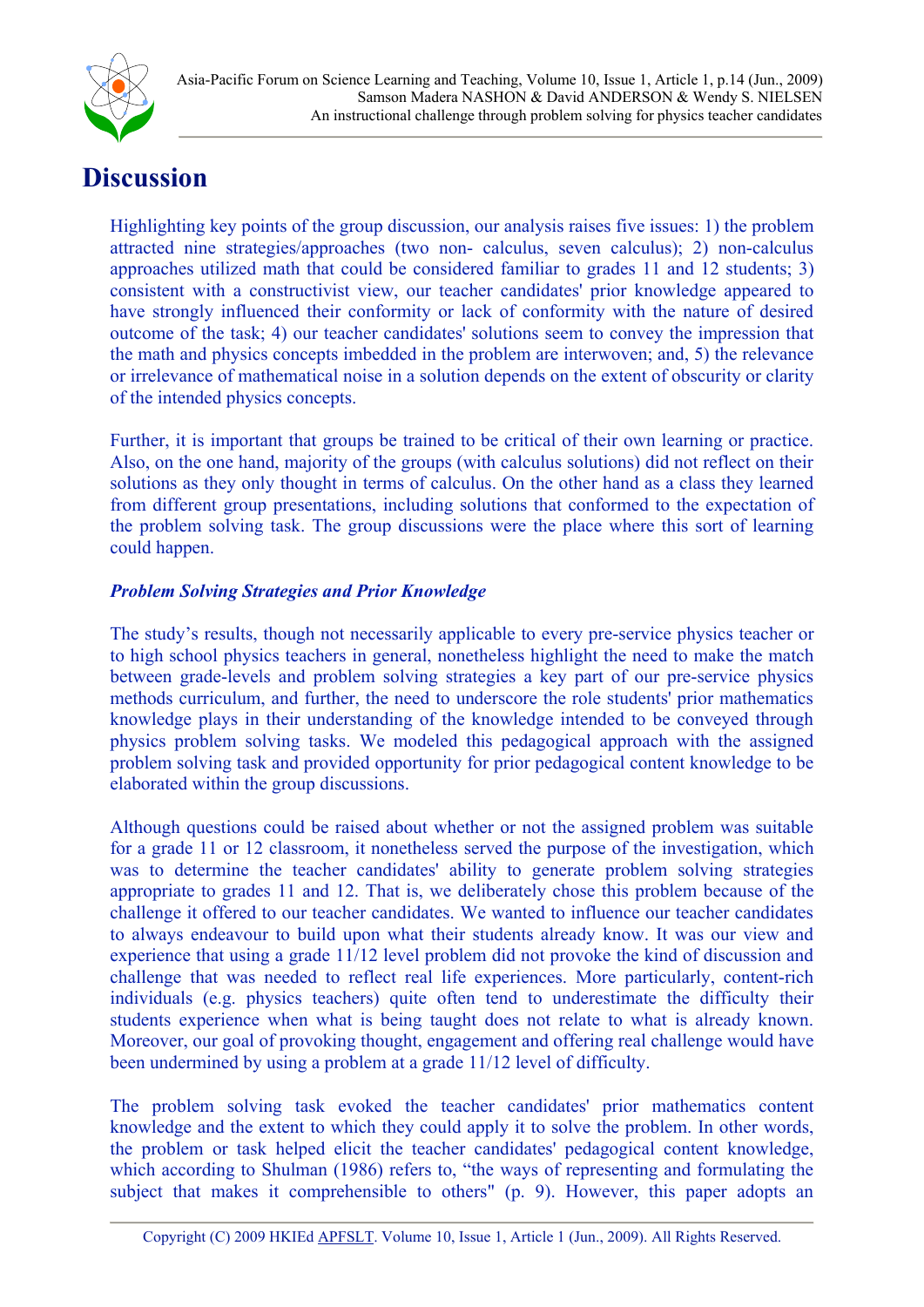

elaborated version in which PCK includes teachers' interpretations and transformations of subject matter knowledge in the context of facilitating student learning. Simply put, Shulman (1987) considers pedagogical content knowledge as the category most likely to "distinguish the understanding of the content specialist from that of the pedagogue" (p. 4). Pedagogical content knowledge thus depends on complex interactions between discipline knowledge, pedagogic knowledge, and the teacher's experiences in teaching that knowledge (Cochran & Jones, 1998; Tobin, 1998; Tobin, Tippins & Galland, 1994). We believe that these interactions need to be explored and reflected upon during pre-service teacher education so that teacher candidates' developing pedagogy includes eliciting and building upon their students' prior knowledge.

#### *Candidates' Pedagogical Content Knowledge (PCK)*

Many of the teacher candidates could not generate problem solving approaches that conformed to the challenge of the assigned problem solving task, but the task most likely evoked an awareness of what they did or did not know. This interpretation falls within the realm of constructivist theories of learning. In other words, the understandings the candidates developed are according to Kelly (1955),

Ways of constructing the world. They are what enables...[one] to chart a course of behavior, explicitly formulated or implicitly acted out, verbally expressed or utterly inarticulate, consistent with other courses of behavior or inconsistent with them, intellectually reasoned or vegetatively sensed (p. 9).

It should be clear that the prior knowledge physics students possess at the time new concepts are being taught (whether through problem solving tasks or some other means, such as experimentation) is a major factor in determining the ease with which they understand the new concepts and the pace at which the teacher covers the intended content. Problem solving, as we have already argued, uses mathematics in the modeling of solutions to problem solving tasks. Absent, inadequate or poorly understood prior mathematics knowledge might necessarily inhibit a student's understanding of the intended physics concepts. Use of students' prior mathematical knowledge will most likely enhance their understanding of the intended physics concepts. Teaching or activating the mathematics knowledge will then allow the students to concentrate on the physics concepts since the mathematical skills will be familiar. We see this linkage as an important objective for instructional planning: helping students to build substantive understanding across subject areas, freely utilizing different ways of knowing to deepen and broaden conceptual knowledge structures. This is the pedagogy that was being modeled through the problem solving task, and physics instructors should where possible, utilize math content with which the students are already familiar, thereby reducing cognitive overload. Also it is important to minimize unnecessary mathematics noise, even when it is familiar to the students.

#### *Noise-Laden Strategies*

If the purpose of a lesson is to teach physics concepts, it makes good pedagogical sense to minimize any impediments, such as "mathematics noise" (Johnstone & Wham, 1982), to students' understanding since there is always a high possibility that employing complicated mathematics in physics problem solving tasks will obscure understanding of the intended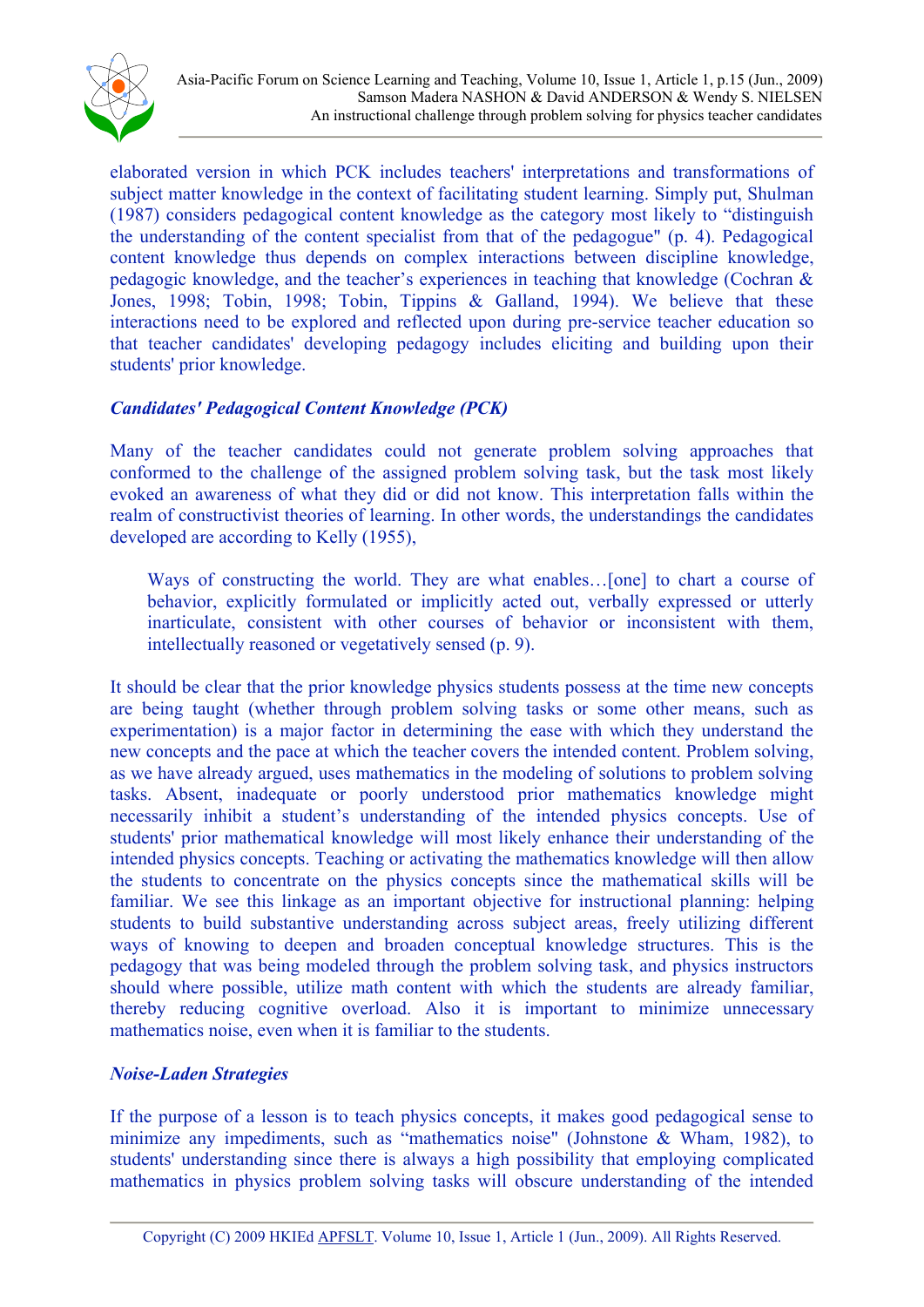

physics concepts. Otherwise, those who concurrently succeed in understanding both the mathematics and relevant physics are likely to be in the minority. Several problem solving strategies developed by our teacher candidates contained mathematics noise. These strategies can expose students to "cognitive overload." Although our teacher candidates were asked to generate strategies that used mathematics familiar to grades 11 and 12 students (which calculus-based strategies  $C_1$  through  $C_7$  are not),  $C_1$  through  $C_3$  and  $C_7$  have less mathematics noise than  $C_4$  through  $C_6$ . It is even more overloading if the noise involves unfamiliar mathematics. However, if the noise is familiar physics, then in a way such noise might serve a useful purpose in some cases, for example, remediation. In order to minimize cognitive overload or mathematical noise, it might be helpful to the students if physics teachers provided remediation on the necessary mathematics knowledge and skills that may be required for particular physics units or topics prior to launching into the teaching of the physics concepts. Furthermore, since it is widely understood and also acknowledged in this paper that mathematics is a tool of physics, we see it as imperative to impress upon physics instructors the need to utilize students' relevant prior knowledge in explaining or working out solutions to physics problems. This might require a great deal of preparation and thinking such as what was experienced by the teacher candidates during the problem solving task in this study. In fact, it might be easier for students to understand physics concepts conveyed through mathematics that the majority of students already possess. Realization of this fact and using it to develop instructional strategies that build upon appropriate mathematics content requires deliberate attention and modeling at the teacher preparation level. A further aspect of our teacher candidates' preparation involved their learning through group socialization.

#### *Teacher Learning and Socialization*

The kinds of experiences that our teacher candidates encountered during the physics problem solving activities are what this paper considers to be consequences of learning group socialization. Although individual teacher candidates initially generated the solution strategies in this study, they in turn shared them in groups and presented to class what they had agreed upon to be strategies represented within the group. In the process of sharing their strategies, there were knowledge exchanges between group members. In a way this was modeling teacher-learning communities (Lave & Wenger, 1991).

In a similar way, it is hoped that by engaging and wrestling with tasks that challenged them to generate strategies that are appropriate to grades 11 and 12, the teacher candidates experienced and constructed a feel for the student learning experience. The data in Table 1 are about individual as well as group products (problem solving strategies). Moreover, these data were generated within a group learning context, which in many respects involved sharing ideas, having a common experience and appreciating the challenges involved in planning appropriate grade-level strategies. This made our teacher candidates part a socialization process, hence the idea of teacher candidate socialization.

As reported in this study, problem solving strategies developed by individuals were shared in groups and presented to the whole class as group presentations. We believe our task as teacher educators is to help our teacher candidates build and rebuild what they already know about the work of teachers (Feiman-Nemser & Floden, 1986), and this is only possible for preservice teachers when they are put in situations where pedagogy is modeled. We also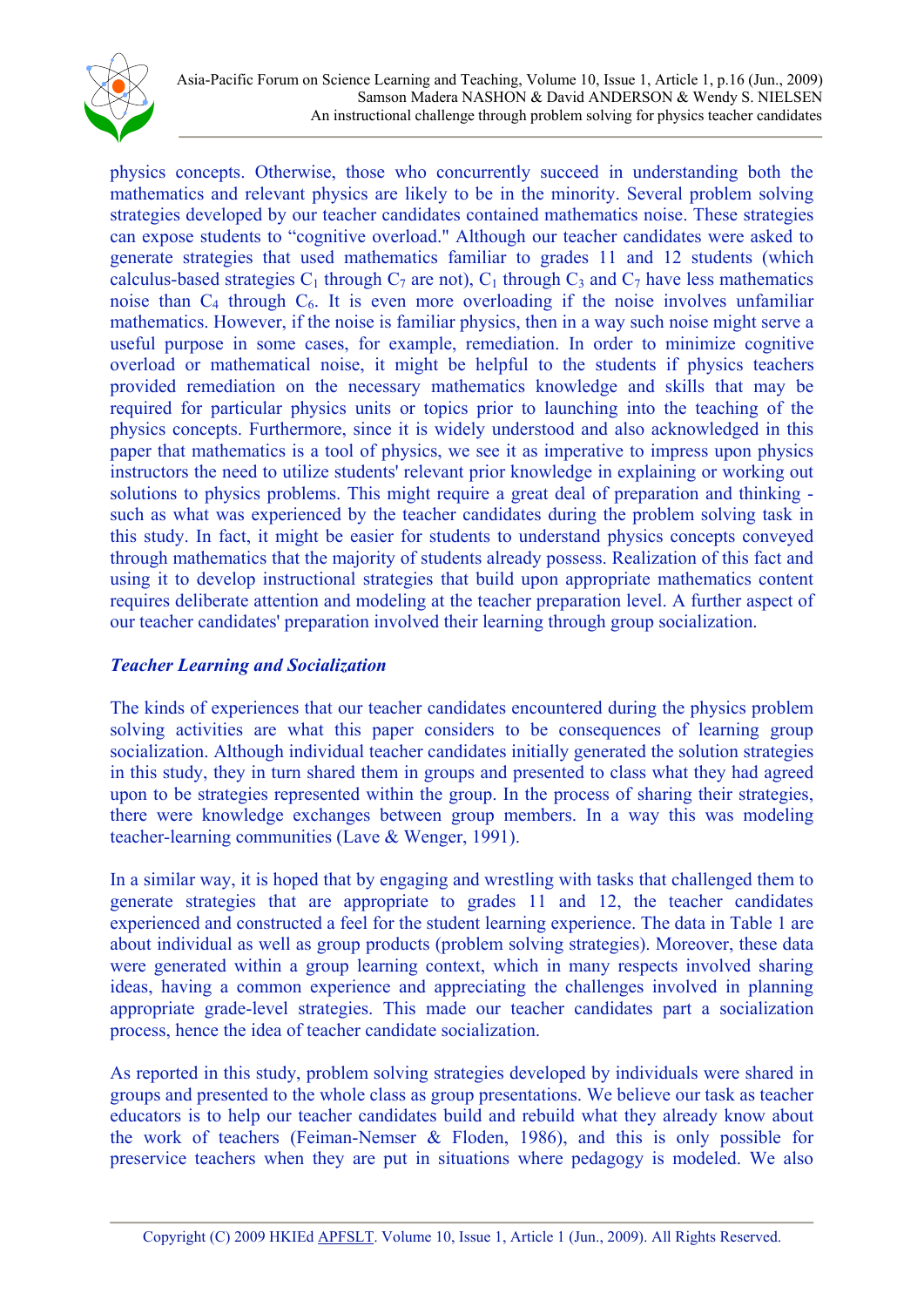

believe that such modeling is more effective if it involves a socialization process such as working in groups where they share information, experience, challenges and thoughts.

#### *Modeling pedagogy*

In this paper, it is argued that teacher candidates construct their images or perceptions of teaching in a particular discipline through direct or indirect socialization. The use of the term direct here is intended to mean a deliberate effort made by teacher educators to have the pre-service teachers adopt, practise and accept certain ways of experiencing a subject. Correspondingly, indirect refers to an unknowing on the part of the teacher educator, whereby the teacher candidates, by experiencing the teacher educator's way of doing things, can come to believe that that is the way things are done or work in that subject. We could further hope that our teacher candidates have thus reconstructed their own images of teaching and that they will teach how they were taught to teach (Blanton, 2003; Goodlad, 1984; Nashon, 2005). The problem solving task in the current study was intended to do just that: model pedagogy where the would-be teachers will elicit their own students' prior knowledge of what they intend to teach using strategies similar to what was used in this study including the use of a problem to evoke as well as challenge existing knowledge. Further, through capturing this knowledge in records such as written assignments, individuals have a frame from which to share their understanding in a group context or social setting. The particular problem used as a context for this type of assignment must also be amenable to multiple interpretations or approaches in order to generate constructive argumentation, for example, such that each person has opportunity to explain their problem solving approach. Hansen (1995) argued that this was specifically the case with technology education students who had come from a variety of business and industrial backgrounds to their teacher education programs, through which were conveyed differing notions of what it is to be a technology teacher, models that may have been inconsistent with those in use in the teacher education program. The teacher education program then, needed to challenge these various perspectives in order that the candidates could be socialized into the culture of teaching.

In this study there is a high possibility that the candidates were driven by the desire to solve the problem and not necessarily to teach the problem. Thus, we argue that the problem was not just aimed at challenging their desire to solve the problem, but also to orient them toward a desire to generate solution strategies appropriate for grades 11 and 12 students. In other words, they were challenged to not merely solve the problem but to engage in a pedagogical process of deciding and generating solution strategies that are appropriate for the grade levels they will teach. But we wish to acknowledge the fact that even the non-calculus strategies involved very subtle non-standard, non-mathematical solutions or reasoning that could be quite challenging for grade 11 and 12 students. Also, our teacher candidates, as we already pointed out, could be classified as experts and it is widely acknowledged that experts tend to quickly characterize problems as being of particular types (Goldman, Petrosino & Cognition and Technology Group, 1999). Thus, once the majority of teacher candidates classified the problem in this study as requiring calculus, they found it difficult to reason beyond this categorization and return to the needs and abilities of grade 11 and 12 students. Through the assigned problem, the study aimed at to raise our teacher candidates' awareness of this difficulty. The fact that the challenge raised our teacher candidates' awareness is to us very important in terms of pedagogy. Of course there are some teacher candidates who were in a way oblivious to the kind of math appropriate to grade 11 and 12 levels and how the problem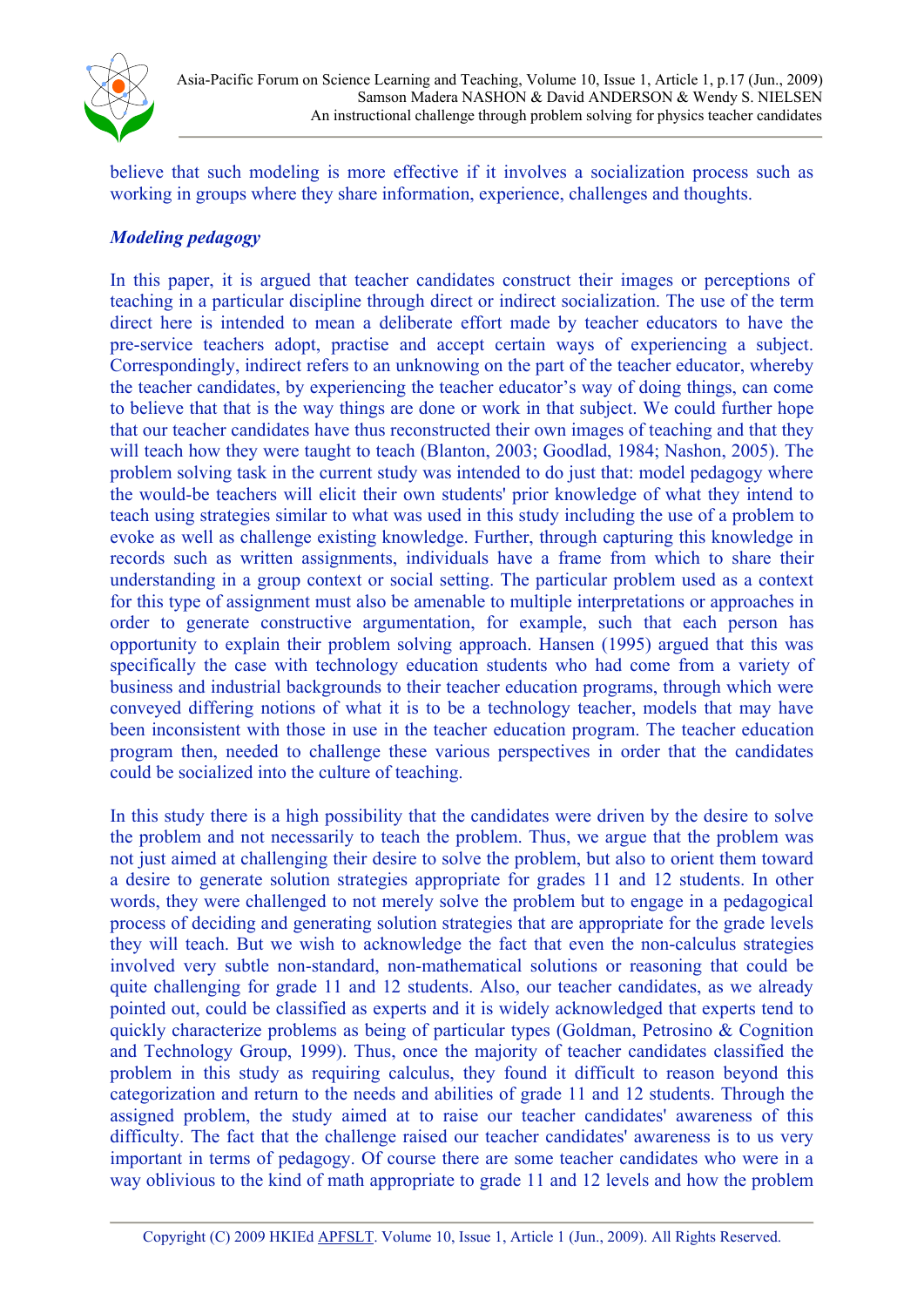

could be solved without knowledge of calculus. But, it was through the group discussions and class presentations that we used as pedagogical tools in our physics methods course to draw attention to our teacher candidates' use of their own prior knowledge and the mismatch with the levels of both mathematics and physics knowledge among their high school students. We see this as an important strategy in teacher education.

The pre-service teachers' views of school physics appear to have been influenced by how they understood physics and its teaching. In addition to what a number of studies (e.g. Dweck  $\&$ Bempechat, 1983; Fisher et al, 1978) have revealed about orientations to teaching influencing teacher decisions and actions, Bunting (1984) proffers that assuming a variance between teacher beliefs and teacher behaviours, knowledge of the content of beliefs becomes an important first step in the identification of variables within the educational context which mediate between the thinking and practice of teachers.

## **Conclusion**

The majority of teacher candidates used very advanced calculus to generate a solution to the assigned problem for the study reported here. These solutions were certainly not within the realm of grade 11 and 12 students' grasp, even though our teacher candidates were asked to consider grade-appropriate solution paths. Many of the strategies embodied mathematics noise (Johnstone & Wham, 1982) and further, most of the strategies could lead to cognitive overload for the majority of grade 11 and 12 students. The findings discussed in this paper point to a need to pay attention to pedagogy as well as content necessary to instruct high school physics. The framing of this investigation resulted in consequences for modeling group learning and pedagogy, and further, the need to explicate teacher candidates' pedagogical content knowledge. This later point should be the apex of the physics methods courses in teacher education programs.

### **Recommendations**

Part of a student's prior knowledge in physics problem solving tasks should be mathematical knowledge and skills relevant to the intended physics content. In case the students lack the requisite mathematics competencies, physics teachers should feel obliged to facilitate the "sharpening" of these skills by providing remediation. It is incumbent upon physics teachers to employ problem solving approaches that utilize mathematical tools that are appropriate to their students' grade-levels and not be driven by the desire to merely solve the problem irrespective of students' prior understanding of the mathematics employed. These rote approaches are unsatisfactory for the more conceptually challenging types of problem solving that we want our students to be able to do. If any mathematics competencies are necessary for physics problem solving tasks, it would be prudent to teach these competencies first and then, through much simpler examples that could provide a bridge to the main problem solving task, introduce the students to the physics problem. Such mathematics competencies should not be too complex since the mathematics could obscure the message intended through the physics problem solving task.

<span id="page-18-0"></span>Where such mathematics competencies prove to be complex, enough time should be given for students to practise the mathematics skills until some level of proficiency is noted. In cases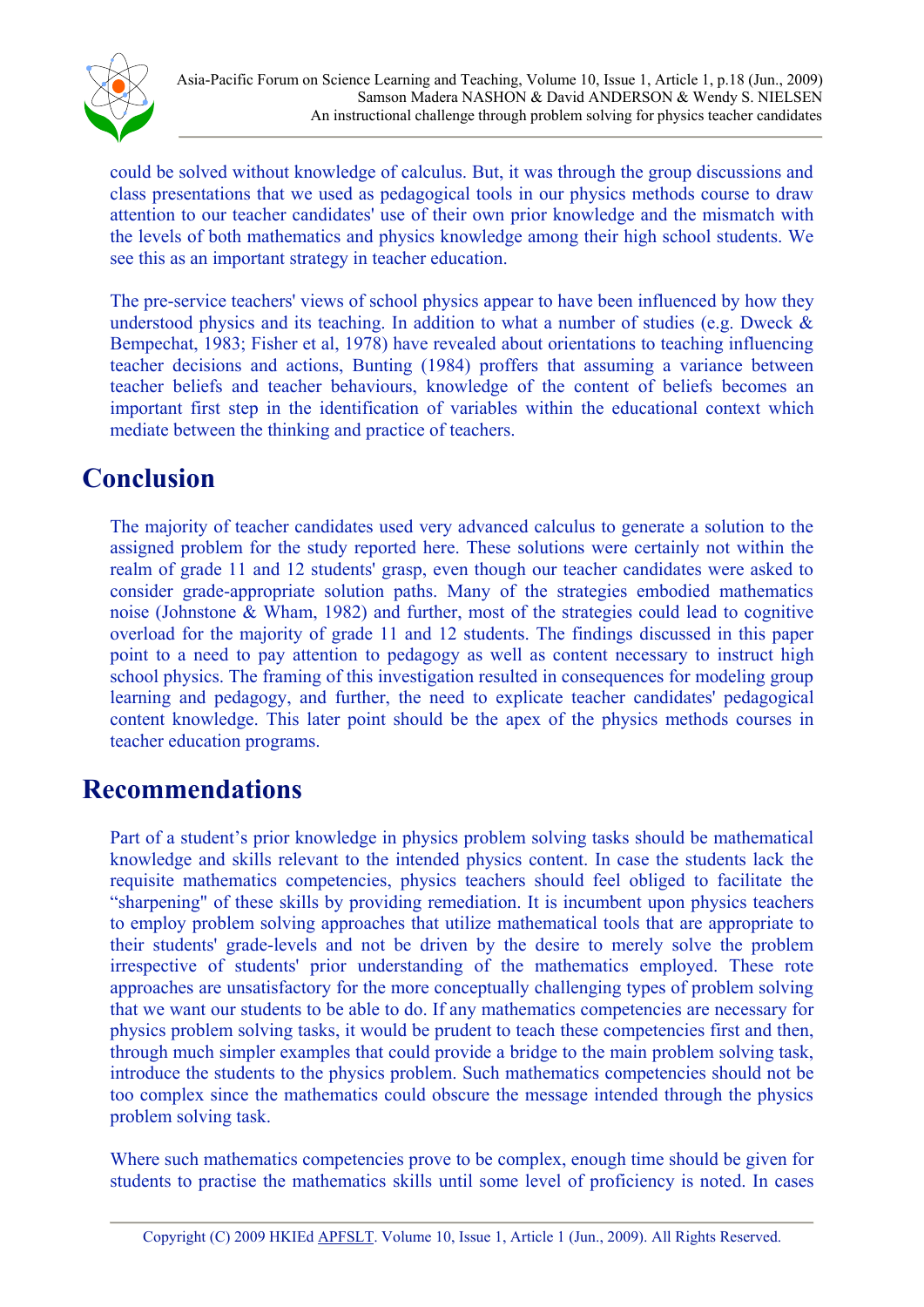

such as this, we recommend that students be given practice exercises that largely involve real life situations for the purpose of enhancing appreciation of the relationship between the mathematics concepts taught and the physics problem they are required to solve. In addition, there are computer technologies that can illustrate some of the problems in practical and visualisable ways (for example, Interactive Physics). Also, working in collaboration with mathematics teachers so that, whenever possible, they can use some of the relevant physics problems in their mathematics classes. These, complemented by the teaching of other skills that enhance meaningful learning, such as metacognitive reflections or questioning such as constructive peer and student-teacher argumentations, will contribute towards successful use of mathematics in physics problem solving tasks and more widely accessible knowledge structures that students can more meaningfully connect across subject areas and disciplines.

## **References**

- Ausubel, D. P. (1963). *The psychology of meaningful verbal learning*. New York: Grune & **Straton**
- Ausubel, D. P. (1968). *Educational psychology: A cognitive view*. New York: Holt, Rinehart and Winston Inc.
- Basson, I. (2002). Physics and mathematics as interrelated fields of thought development using acceleration as an example. *International Journal of Mathematical Education in Science and Technology, 33*(5), 679-691.
- Behar-Horenstein, L. S., Pajares, F., & George, P. S. (1996). The effect of teachers' beliefs on students' academic performance during curriculum innovation. *High School Journal, 79*(4), 324-332.
- Blanton, P. (2003). Constructing knowledge. *The Physics Teacher, 41*(2), 125-126.
- Bodner, G. M. (1986). Constructivism: A theory of knowledge. *Journal of Chemical Education, 63*(10), 873-878.
- Brousseau, B. A., Book, C., & Byers, J. L. (1988). Teacher beliefs and the cultures of teaching. *Journal of Teacher Education, 39*(6), 33-39.
- Bunting, C. E. (1984). Dimensionality of teacher education beliefs: An exploratory study. *Journal of Experimental Education, 52*(4), 195-198.
- Burden, P. (1990). Teacher development. In W.R. Houston (Ed.), *Handbook of research on teacher education* (pp. 311-328). New York: MacMillan.
- Cochran, K., & Jones, L. (1998). The Subject Matter Knowledge of Preservice Science Teachers. *International Handbook of Science Education.* Dordrecht, The Netherlands: Kluwer.
- Dweck, C. S., & Bempechat, J. (1983). Childrens' theories of intelligence: Consequences of Learning. In S. G. Paris, G. M. Olson and H. W. Stevenson (Eds.), *Learning and motivation in the classroom* (pp. Xxxx). New York: Lawrence Erlbaum.
- <span id="page-19-0"></span>Feiman-Nemser, S., & Floden, R. E. (1986). The cultures of teaching. In M. C. Wittrock (Ed.), *Handbook of research on teaching* (3<sup>rd</sup> Ed.) (pp. 505-526). New York: MacMillan.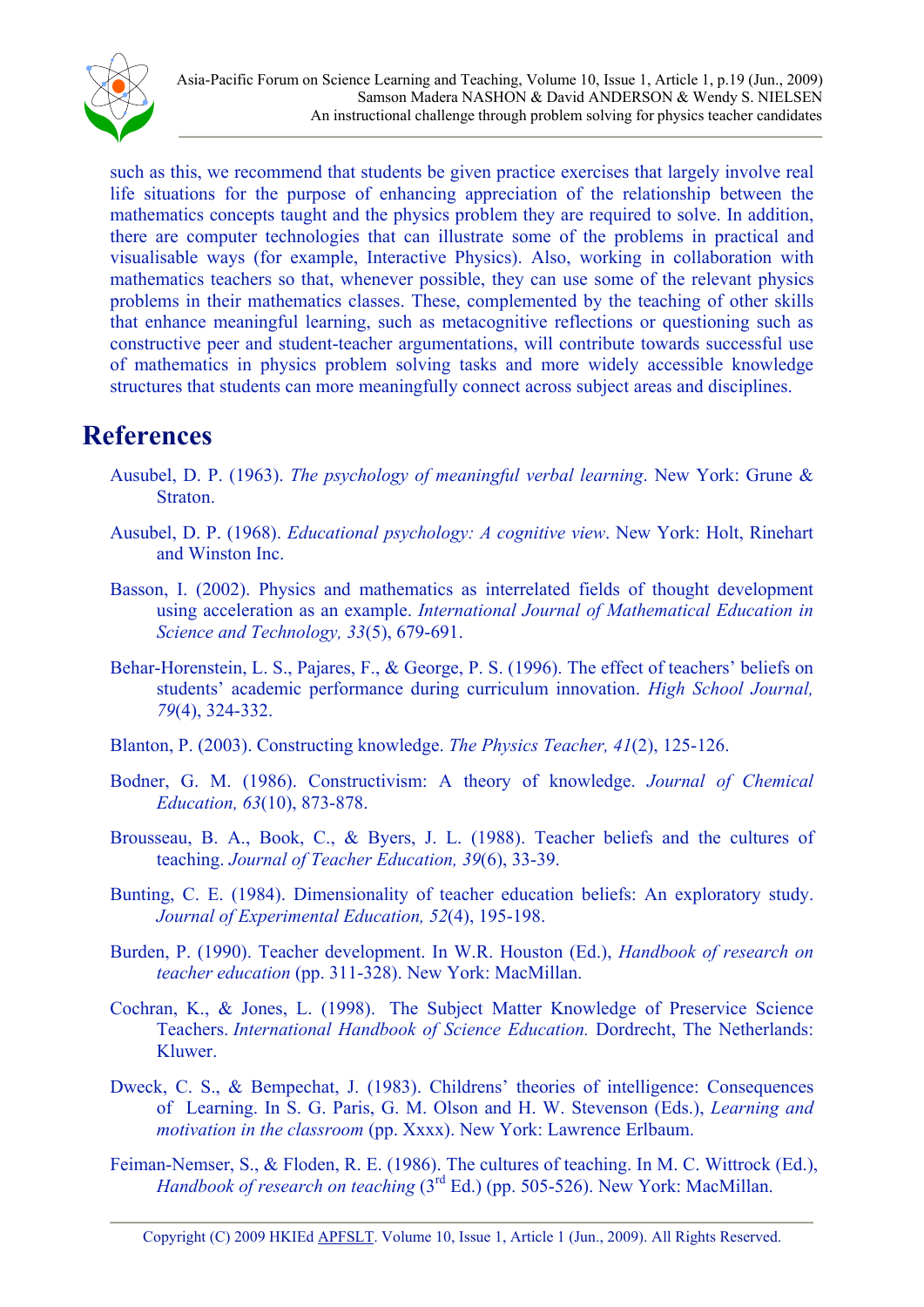- Fisher, C. W., Filby, N. N., Marliave, R. S., Cahen, L. S., Dishaw, M. M., Moore, J. E., & Berliner, D. C. (1978). *Teaching behaviors, academic learning, time and student achievement: Final report on phase III-B* (Technical Report V-1). San Francisco: Far West Regional Laboratory for Educational Research and Development.
- Goldman, S. R., Petrosino, A. J., & Cognition and Technology Group at Vanderbilt. (1999). Design principles for instruction in content domains: Lessons from research on experts and learning. In F. T. Durso (Ed.), *Handbook of applied cognition* (pp. 595-627). West Sussex, England: John Wiley and Sons.
- Goodlad, J. (1984). *A place called school: Prospects for the future*. New York: McGraw Hill.
- Gunstone, R. F. (1992). Constructivism and metacognition: Theoretical issues and classroom studies. In R. Duit, F. Goldberg, and H. Niedderer (Eds.), *Research in physics learning - Theoretical issues and empirical studies, proceedings of an international workshop in Bremen* (pp. 129-140). Kiel: IPN.
- Hansen, R. E. (1995). Teacher socialization in technological education. *Journal of Technology Education, 6*(2), 34-45.
- Hodson, D. (1998). *Teaching and learning science: Towards a personalized approach.* Buckingham: Open University.
- Johnstone, A. H., & Wham, A. J. B. (1982). The demands of practical work. *Education in Chemistry*, May Issue, 71-73.
- Kelly, G. (1955). *The psychology of personal constructs: A theory of personality*. *Volume One.*  New York: Norton.
- Kline, M. (1980). *Mathematics: The loss of uncertainty*. New York: Oxford University.
- Kumagai, J. (1998). Those who can, teach. *Physics Today, 51*(6), 45-47.
- Lave, J., & Wenger, E. (1991). *Situated learning: Legitimate peripheral participation.* Cambridge: Cambridge University Press.
- Lortie, D. (1975). *Schoolteacher: A sociological study*. Chicago: University of Chicago.
- Nashon, S., & Nielsen, W. (2007). Participation rates in Physics 12 in BC: Science teachers' and students' views . *Canadian Journal of Science, Mathematics and Technology Education, 7*(2/3), 93-106.
- Nashon, S. M. (2006). A proposed model for planning and implementing high school physics instruction. *Journal of Physics Teacher Education Online, 4*(1), 6-9.
- Nashon, S. (2005). Reflections from pre-service science teachers on the status of Physics 12 in British Columbia. J*ournal of Physics Teacher Education Online, 3*(1), 25-32.
- Nashon, S. (2004a). Teaching and learning high school physics through analogies in Kenyan classrooms. *Canadian Journal of Science, Mathematics and Technology Education*, *3*(3), 33-45.
- Nashon, S. (2004b). The nature of analogical explanations high school physics teachers use in Kenya. *Research In Science Education, 34*, 475-502.